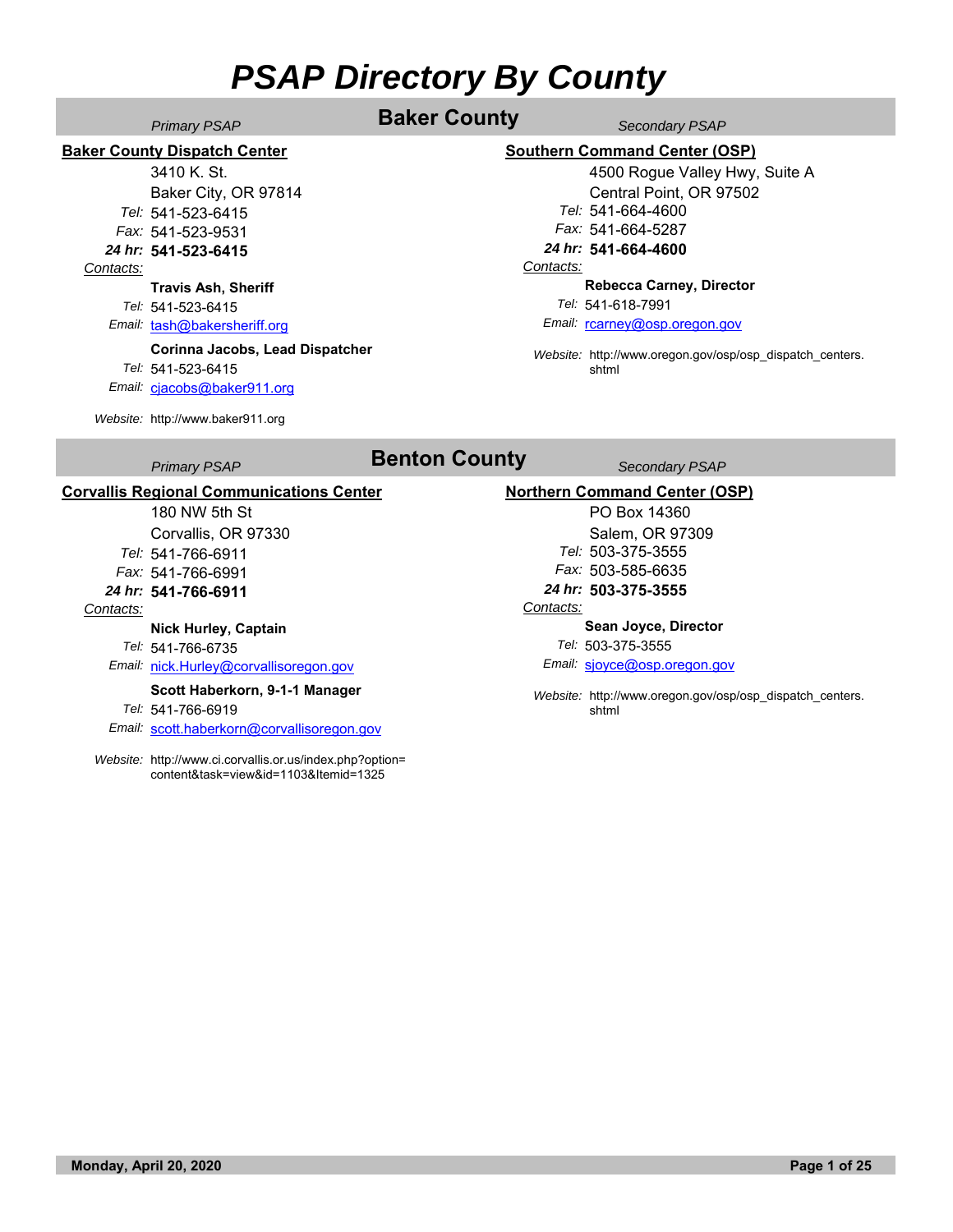## **Clackamas County** *Secondary PSAP* **Clackamas County**

### **Clackamas County Communications**

2200 Kaen Rd

Oregon City, OR 97045

*Tel:* 503-655-8211

*Fax:* 503-655-8250

*24 hr:* **503-655-8911**

### *Contacts:*

### **Cheryl Bledsoe, Director**

*Tel:* 503-722-6708

### *Email:* cbledsoe@co.clackamas.or.us

**Toni Sexton, Technical Manager**

*Tel:* 503-703-5885

*Email:* TSexton@co.clackamas.or.us>

### **Tony Collins, Operations Manager**

*Tel:* 503-655-8882

*Email:* acollins@clackamas.us

*Website:* http://www.clackamas.us/911

### **Lake Oswego Communications**

PO Box 369 Lake Oswego, OR 97034 *Tel:* 503-635-0250 *Fax:* 503-636-4357 *24 hr:* **503-635-0238**

### *Contacts:*

**Sue Scobert, Communications Manager**

*Tel:* 503-635-0252

### *Email:* sscobert@ci.oswego.or.us

**LOCOM, General Contact**

*Tel:* 503-636-3564

*Email:* police-locom@ci.oswego.or.us

### **LeAnne Senger, Communications Supervisor**

- *Tel:* 503-699-4166
- *Email:* lsenger@ci.oswego.or.us
	- *Tel:*

**,** 

*Email:*

*Website:* http://www.ci.oswego.or.us/police/lake-oswegocommunications-locom

### **Northern Command Center (OSP)**

PO Box 14360 Salem, OR 97309 *Tel:* 503-375-3555 *Fax:* 503-585-6635 *24 hr:* **503-375-3555**

### *Contacts:*

**Sean Joyce, Director**

*Tel:* 503-375-3555

*Email:* sjoyce@osp.oregon.gov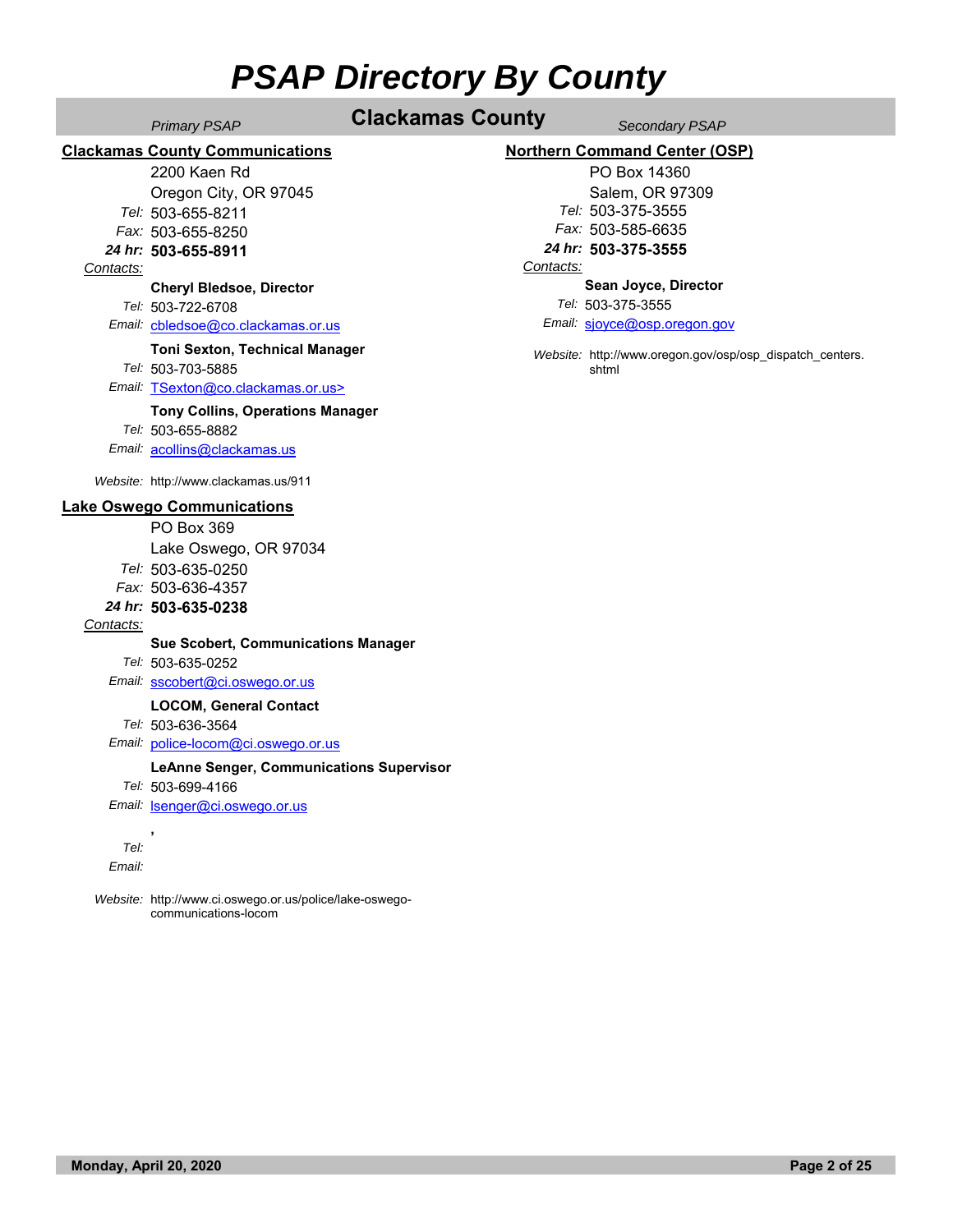**Clatsop County** *Secondary PSAP* **Clatsop County** *Secondary PSAP* 

### **Astoria 9-1-1**

555 30th St. Astoria, OR 97103 *Tel:* 503-325-4411

*Fax:* 503-325-4897

*24 hr:* **503-325-4411**

### *Contacts:*

**Jeff Rusiecki, Emergency Communications Manager**

- *Tel:* 503-298-2550
- *Email:* jrusiecki@astoria.or.us

### **Eric Halverson, Astoria Deputy Chief of Police**

*Tel:* 503-325-4411

*Email:* ehalverson@astoria.or.us

### **Candace Pozdolski, Operations Supervisor**

- *Tel:* 503-325-4411
- *Email:* cpozdolski@astoria.or.us

### **Jennifer Peden, Lead Dispatcher**

*Email:* jpeden@astoria.or.us *Tel:* 503-325-4411

*Website:* http://www.astoriadispatch.com

### **South Clatsop County Communications c/o Seaside Police Department**

1091 S Holladay Seaside, OR 97138 *Tel:* 503-738-6311

### *Fax:* 503-738-6554 *24 hr:* **503-738-6311**

### *Contacts:*

### **Mitch Brown, Communications Manager**

- *Tel:* 503-738-6311
- *Email:* mbrown@cityofseaside.us

### **Dave Ham, Chief of Police**

*Tel:* 503-738-6311

### *Email:* dham@cityofseaside.us

### **Heidi Schneider, Telecommunicator**

*Tel:* 503-738-6311

*Email:* hschneider@cityofseaside.us

*Website:* http://www.police.cityofseaside.us

### **Northern Command Center (OSP)**

PO Box 14360 Salem, OR 97309 *Tel:* 503-375-3555 *Fax:* 503-585-6635 *24 hr:* **503-375-3555**

### *Contacts:*

### **Sean Joyce, Director**

*Tel:* 503-375-3555

*Email:* sjoyce@osp.oregon.gov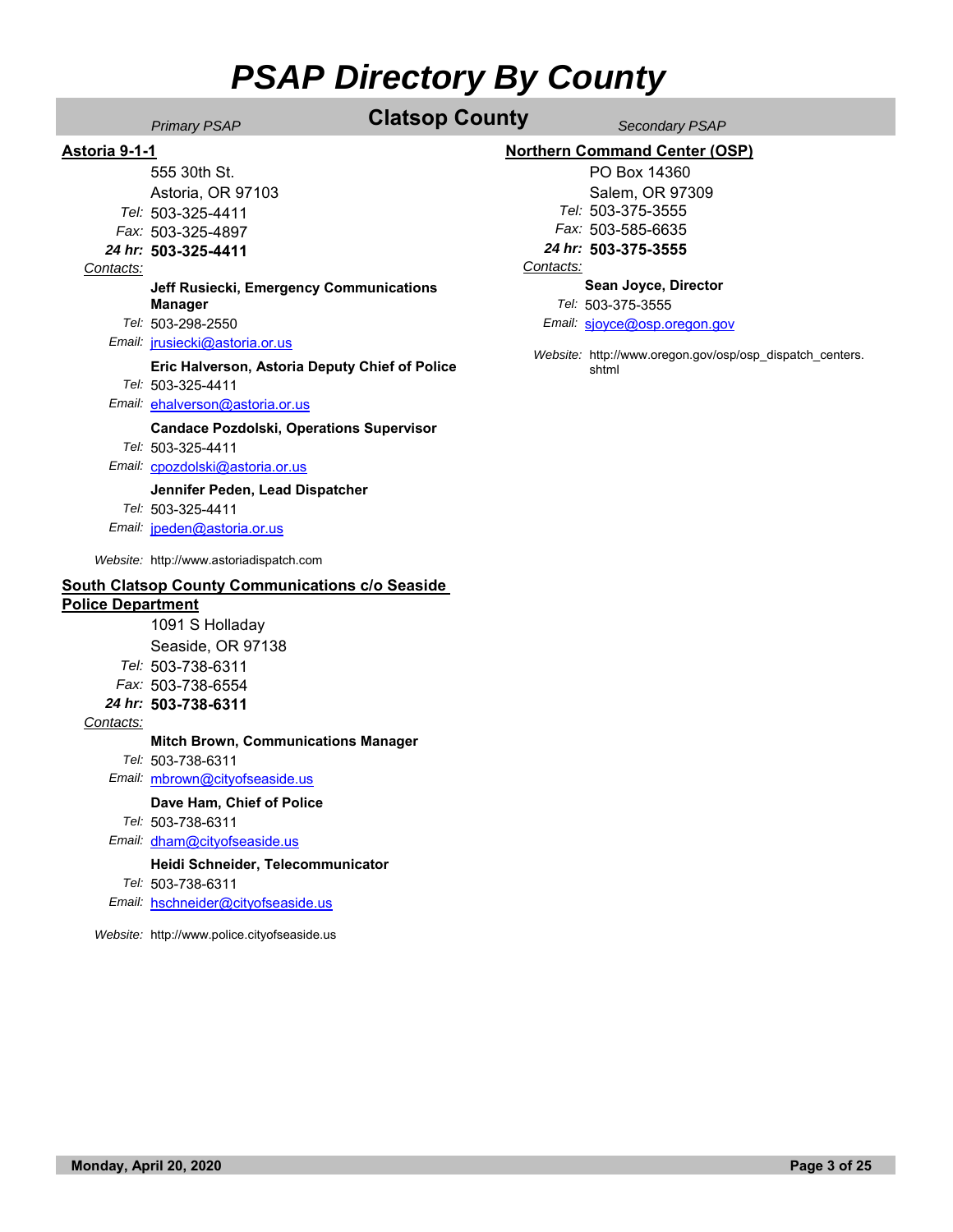## **Columbia County** *Secondary PSAP* **Columbia County** *Secondary PSAP*

### **Columbia 9-1-1 Communications District**

PO Box 998

St Helens, OR 97051 *Tel:* 503-397-7255

*Fax:* 503-366-7196

*24 hr:* **503-397-1521**

### *Contacts:*

### **Mike Fletcher, Executive Director**

*Tel:* 503-366-6971

### *Email:* mfletcher@columbia911.com

### **Lara Marzilli, Operations Manager**

*Tel:* 503-366-6978

*Email:* lmarzilli@columbia911.com

### **Nathan Hughes, Technology Manager**

*Tel:* 503-366-6973

*Email:* NHughes@columbia911.com

*Website:* http://columbia911.com

### **Northern Command Center (OSP)**

PO Box 14360 Salem, OR 97309 *Tel:* 503-375-3555 *Fax:* 503-585-6635 *24 hr:* **503-375-3555**

### *Contacts:*

### **Sean Joyce, Director**

*Tel:* 503-375-3555

*Email:* sjoyce@osp.oregon.gov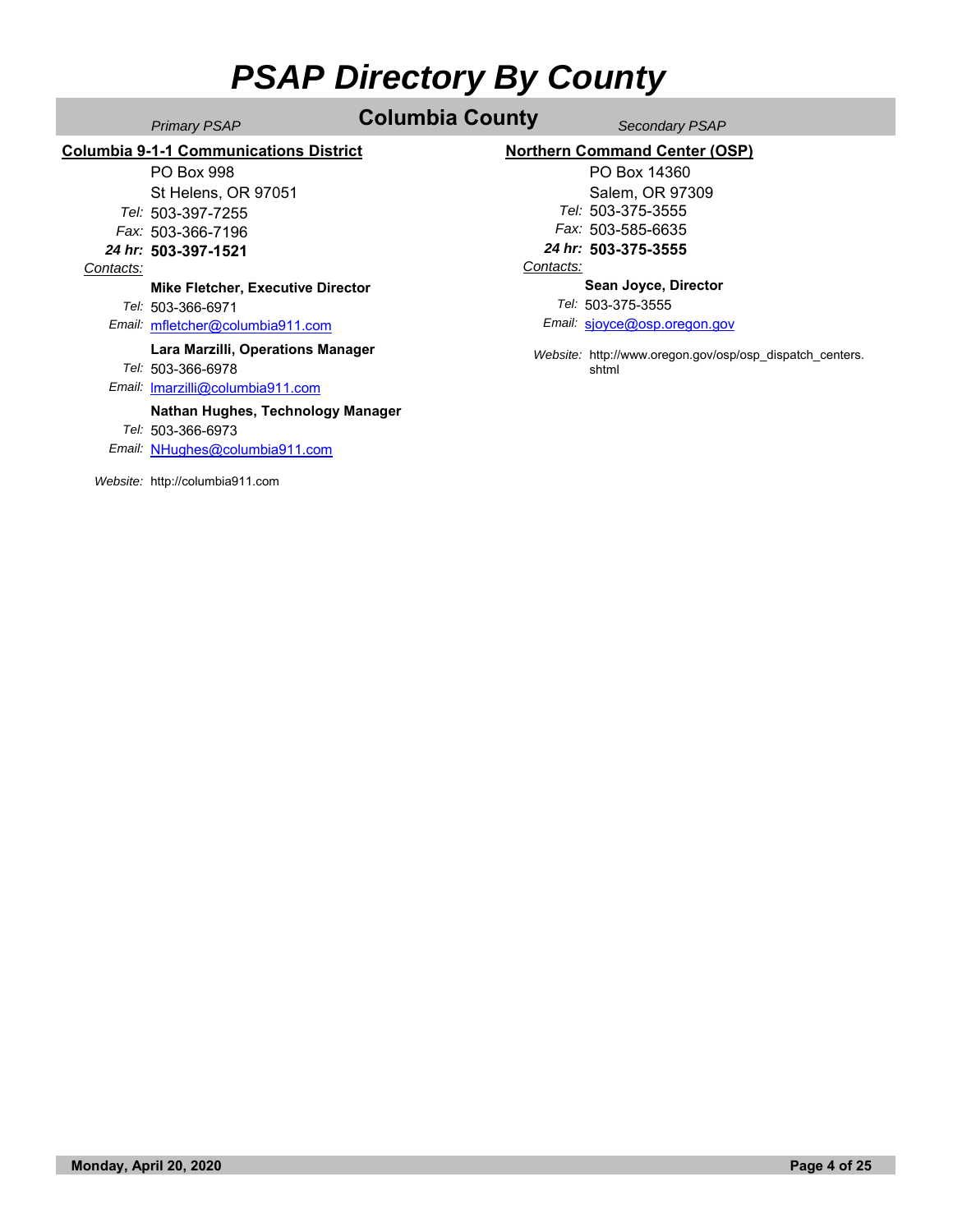|                                          | <b>Primary PSAP</b>                                                        | <b>Coos County</b> |           | Secondary PSAP                                                    |
|------------------------------------------|----------------------------------------------------------------------------|--------------------|-----------|-------------------------------------------------------------------|
| <b>Coos Bay Police Department</b><br>osp |                                                                            |                    |           |                                                                   |
|                                          | 500 Central Ave                                                            |                    |           | 3505 SE Ocean Blvd.                                               |
|                                          | Coos Bay, OR 97420                                                         |                    |           | Coos Bay, OR 97420                                                |
|                                          | Tel: 541-269-8911                                                          |                    |           | Tel: 541-269-1155                                                 |
|                                          | Fax: 541-266-9501                                                          |                    |           | Fax: 541-267-0831                                                 |
|                                          | 24 hr: 541-269-8911                                                        |                    |           | 24 hr: 541-269-1155                                               |
| Contacts:                                |                                                                            |                    | Contacts: |                                                                   |
|                                          | <b>Tessa Cupp, Communications Supervisor</b>                               |                    |           | Matthew Magill, Dispatch Manager                                  |
|                                          | Tel: 541-269-8911 Ext. 2263                                                |                    |           | Tel: 541-269-1155                                                 |
|                                          | Email tcupp@coosbay.org                                                    |                    |           | Email: matthew.magill@metrowest.us.com                            |
|                                          | Chris Chapanar, Administrative Captain<br>Tel: 541-269-8911 Ext. 2268      |                    |           | Website: http://www.baycitiesambulance.com/                       |
|                                          | Email cchapanar@coosbay.org                                                |                    |           | <b>North Bend Police Department</b>                               |
|                                          |                                                                            |                    |           | PO Box 8                                                          |
|                                          | Jennifer Pickett, Communications Supervisor<br>Tel: 541-269-8911 Ext. 2252 |                    |           | North Bend, OR 97459                                              |
|                                          | Email jpickett@coosbay.org                                                 |                    |           | Tel: 541-756-3161                                                 |
|                                          |                                                                            |                    |           | Fax: 541-756-0142                                                 |
|                                          | Lt. Michael Shaffer, Coos Bay Police Department                            |                    |           | 24 hr: 541-756-3161                                               |
|                                          | Tel: 541-269-8911 ext 2272                                                 |                    | Contacts: |                                                                   |
|                                          | Email mshaffer@coosbay.org                                                 |                    |           | Robert Kappelman, Chief of Police                                 |
|                                          | Website: http://www.coosbay.org/police/index.html                          |                    |           | Tel: 541-756-3161                                                 |
| <b>Coos County Sheriff's Office</b>      |                                                                            |                    |           | Email: rkappelman@northbendcity.org                               |
|                                          |                                                                            |                    |           | Website: http://www.northbendcity.org/                            |
|                                          | 250 N Baxter St                                                            |                    |           | North_Bend_Oregon_Police_Department.htm                           |
|                                          | Coquille, OR 97423                                                         |                    |           | <b>Southern Command Center (OSP)</b>                              |
|                                          | Tel: 541-396-7830                                                          |                    |           | 4500 Rogue Valley Hwy, Suite A                                    |
|                                          | Fax: 541-396-1038                                                          |                    |           | Central Point, OR 97502                                           |
| Contacts:                                | 24 hr: 541-396-2106                                                        |                    |           | Tel: 541-664-4600                                                 |
|                                          | JoAnne Beck, Dispatch Supervisor                                           |                    |           | Fax: 541-664-5287                                                 |
|                                          | Tel: 541-396-7832                                                          |                    |           | 24 hr: 541-664-4600                                               |
|                                          | Email: jbeck@co.coos.or.us                                                 |                    | Contacts: |                                                                   |
|                                          | Dede Clements, Dispatch Supervisor                                         |                    |           | <b>Rebecca Carney, Director</b>                                   |
|                                          | Tel: 541-396-7832                                                          |                    |           | Tel: 541-618-7991                                                 |
|                                          | Email dclements@co.coos.or.us                                              |                    |           | Email: rearney@osp.oregon.gov                                     |
|                                          | Captain Gabriel Fabrizio, Division Commander                               |                    |           | Website: http://www.oregon.gov/osp/osp dispatch centers.<br>shtml |
|                                          | <b>Admin Services</b>                                                      |                    |           |                                                                   |
|                                          | Tel: 541-396-7811<br>Email: gfabrizio@co.coos.or.us                        |                    |           |                                                                   |
|                                          |                                                                            |                    |           |                                                                   |
|                                          | Website: http://www.co.coos.or.us/Departments/                             |                    |           |                                                                   |

SheriffsOffice/911Dispatch.aspx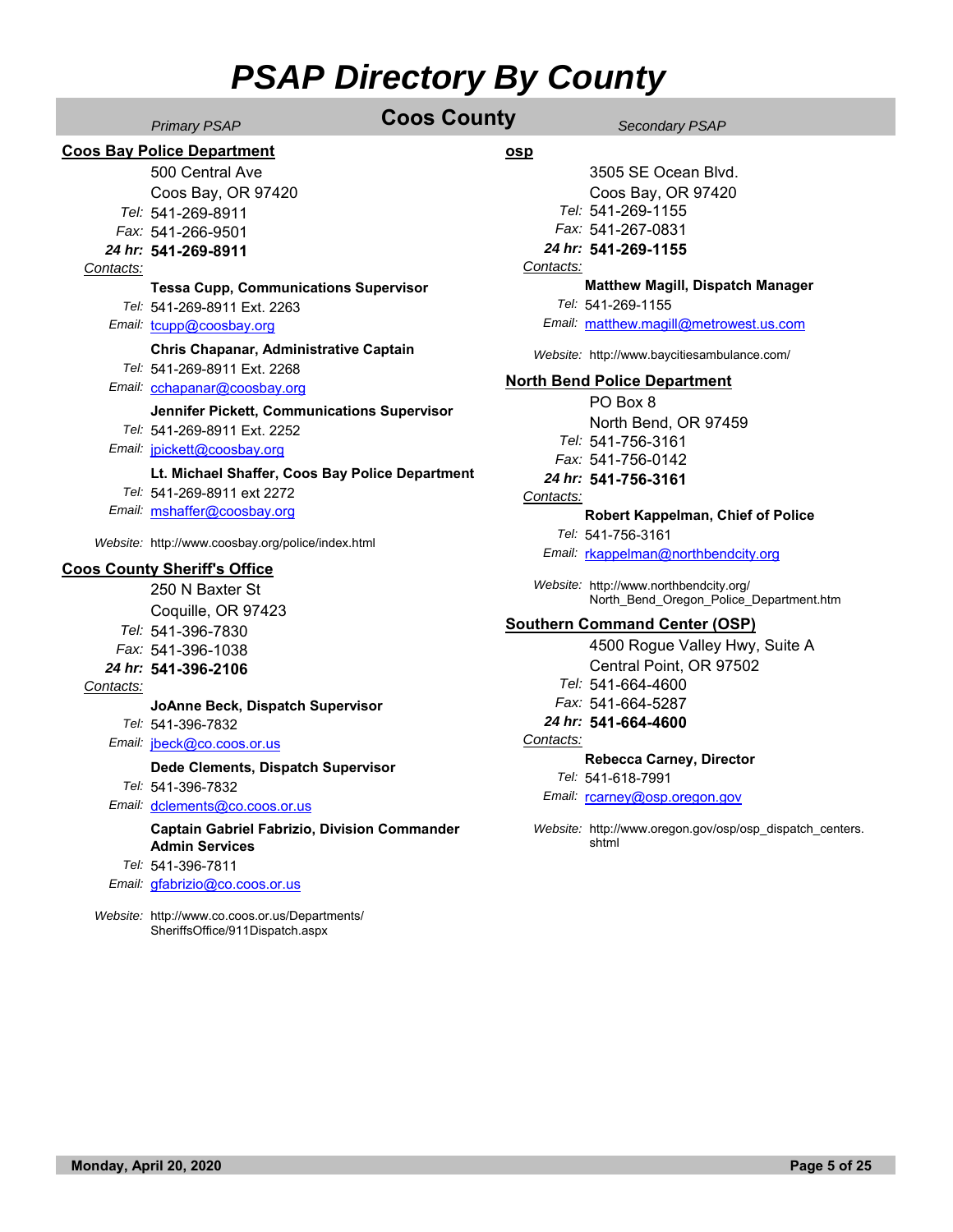## **Crook County** *Secondary PSAP* **Crook County** *Secondary PSAP*

**Prineville Police Department**

400 NE Third St Prineville, OR 97754

*Tel:* 541-447-4168

*Fax:* 541-447-8619

*24 hr:* **541-416-0853**

### *Contacts:*

### **Rebekah Burkhardt, Communications Director**

*Tel:* 541-447-8324

*Email:* rburkhardt@prinevillepd.org

*Website:* http://www.cityofprineville.com/police/ communications.php

### **Northern Command Center (OSP)**

PO Box 14360 Salem, OR 97309 *Tel:* 503-375-3555 *Fax:* 503-585-6635 *24 hr:* **503-375-3555** *Contacts:*

### **Sean Joyce, Director**

*Tel:* 503-375-3555

*Email:* sjoyce@osp.oregon.gov

Website: http://www.oregon.gov/osp/osp\_dispatch\_centers. shtml

## **Curry County** *Secondary PSAP* **Curry County** *Secondary PSAP*

### **Brookings Police Department**

898 Elk Dr.

Brookings, OR 97415 *Tel:* 541-469-3118 *Fax:* 541-412-0253

### *24 hr:* **541-469-1165**

*Contacts:*

### **Lt. Donny Dotson, Lieutenant**

*Tel:* 541-469-3118

*Email:* ddotson@brookings.or.us

*Website:* http://www.brookings.or.us/police%20department/ Communications.htm

### **Curry County Sheriff's Office**

94235 Moore Street, Suite 311 Gold Beach, OR 97444

*Tel:* 541-247-3242 *Fax:* 541-247-6893

### *24 hr:* **541-247-6661**

#### *Contacts:*

**Sgt. Stacy Aranda, PSAP Manager**

*Tel:* 541-247-6661

*Email:* arandas@co.curry.or.us

*Website:* http://www.co.curry.or.us

### **Southern Command Center (OSP)** 4500 Rogue Valley Hwy, Suite A

Central Point, OR 97502

*Tel:* 541-664-4600

*Fax:* 541-664-5287

*24 hr:* **541-664-4600**

### *Contacts:*

### **Rebecca Carney, Director**

- *Tel:* 541-618-7991
- *Email:* rcarney@osp.oregon.gov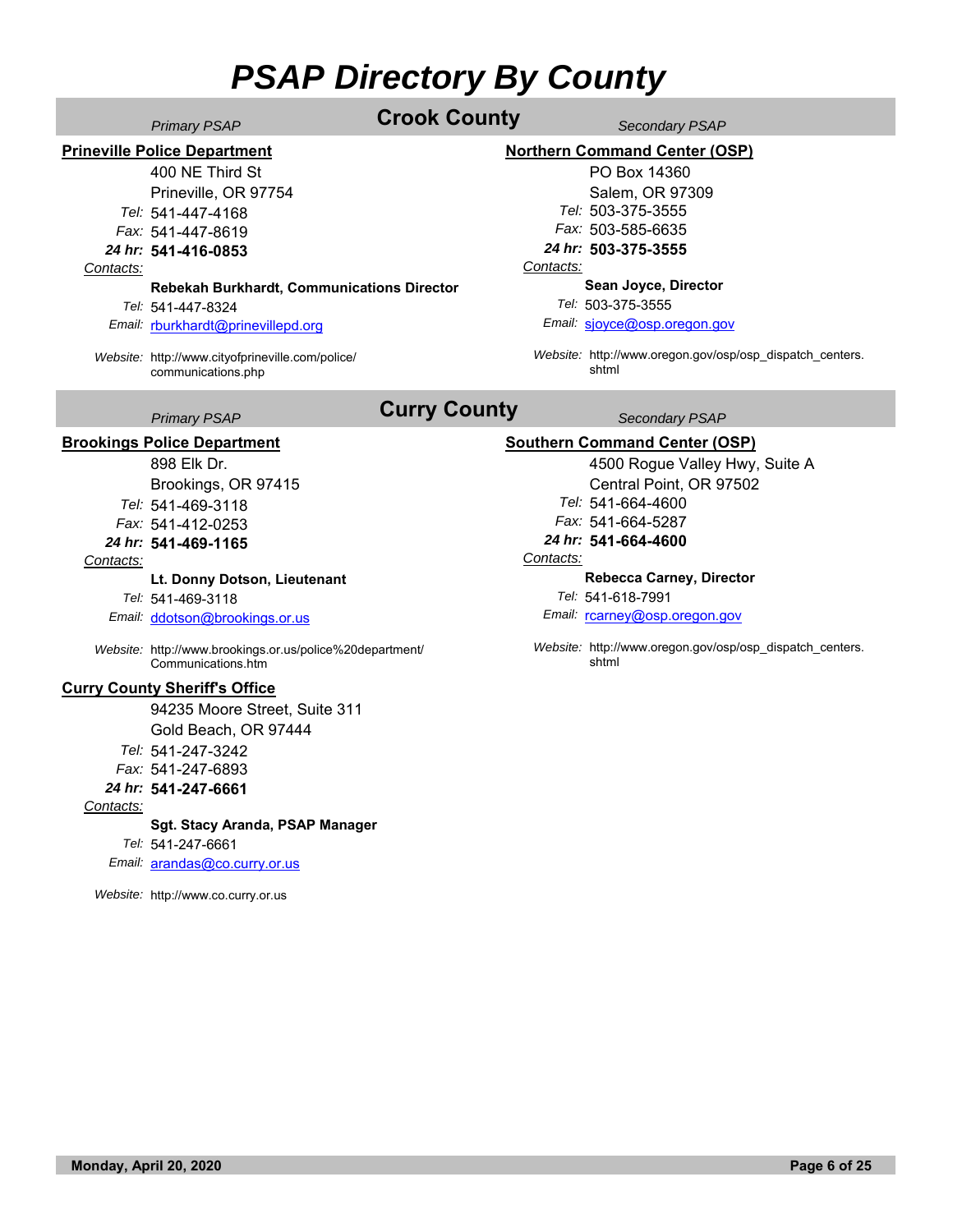### **Deschutes County 9-1-1**

20355 Poe Sholes Dr Ste 300 Bend, OR 97701 *Tel:* 541-388-0185 *Fax:* 541-382-5767 *24 hr:* **541-693-7911**

### *Contacts:*

### **Sara Crosswhite, Director**

*Tel:* 541-322-6111

*Email:* sara.crosswhite@deschutes.org

### **Rick Silbaugh, Technical Services Manager**

*Tel:* 541-322-6100

*Email:* rick.silbaugh@deschutes.org

*Website:* http://deschutes.org/911

## **Primary PSAP Deschutes County** *Primary PSAP*

### **Northern Command Center (OSP)**

PO Box 14360 Salem, OR 97309 *Tel:* 503-375-3555 *Fax:* 503-585-6635 *24 hr:* **503-375-3555**

### *Contacts:*

**Sean Joyce, Director**

*Tel:* 503-375-3555

*Email:* sjoyce@osp.oregon.gov

*Website:* http://www.oregon.gov/osp/osp\_dispatch\_centers. shtml

## **Douglas County** *Secondary PSAP* **Douglas County** *Secondary PSAP*

### **Douglas County Emergency Communications 9-1-1**

1036 SE Douglas St, Rm 112 Roseburg, OR 97470 *Tel:* 541-440-6111 *Fax:* 541-957-7785

*24 hr:* **541-440-4471**

### *Contacts:*

### **Tom Cross, Operations Manager**

*Tel:* 541-440-6111

*Email:* rzcross@co.douglas.or.us

*Website:* http://www.co.douglas.or.us/departments.asp

**Southern Command Center (OSP)**

4500 Rogue Valley Hwy, Suite A Central Point, OR 97502 *Tel:* 541-664-4600 *Fax:* 541-664-5287 *24 hr:* **541-664-4600**

### *Contacts:*

**Rebecca Carney, Director**

*Tel:* 541-618-7991

*Email:* rcarney@osp.oregon.gov

Website: http://www.oregon.gov/osp/osp\_dispatch\_centers. shtml

## **Gilliam County** *Secondary PSAP* **Gilliam County** *Secondary PSAP*

### **Frontier Regional 911 Center**

P O Box 297 Condon, OR 97823 *Tel:* 541-384-2080

*Fax:* 541-384-2081

### *24 hr:* **541-384-2080**

*Contacts:*

**Renee Heidy, Director**

*Email:* renee@frontier911.org *Tel:* 541-980-2292

### **Nicole Lathrop, Supervisor**

*Tel:* 541-945-9475

*Email:* nicole@frontier911.org

*Website:* #Type!

### **Northern Command Center (OSP)**

PO Box 14360 Salem, OR 97309 *Tel:* 503-375-3555 *Fax:* 503-585-6635 *24 hr:* **503-375-3555**

### *Contacts:*

*Tel:* 503-375-3555 **Sean Joyce, Director**

*Email:* sjoyce@osp.oregon.gov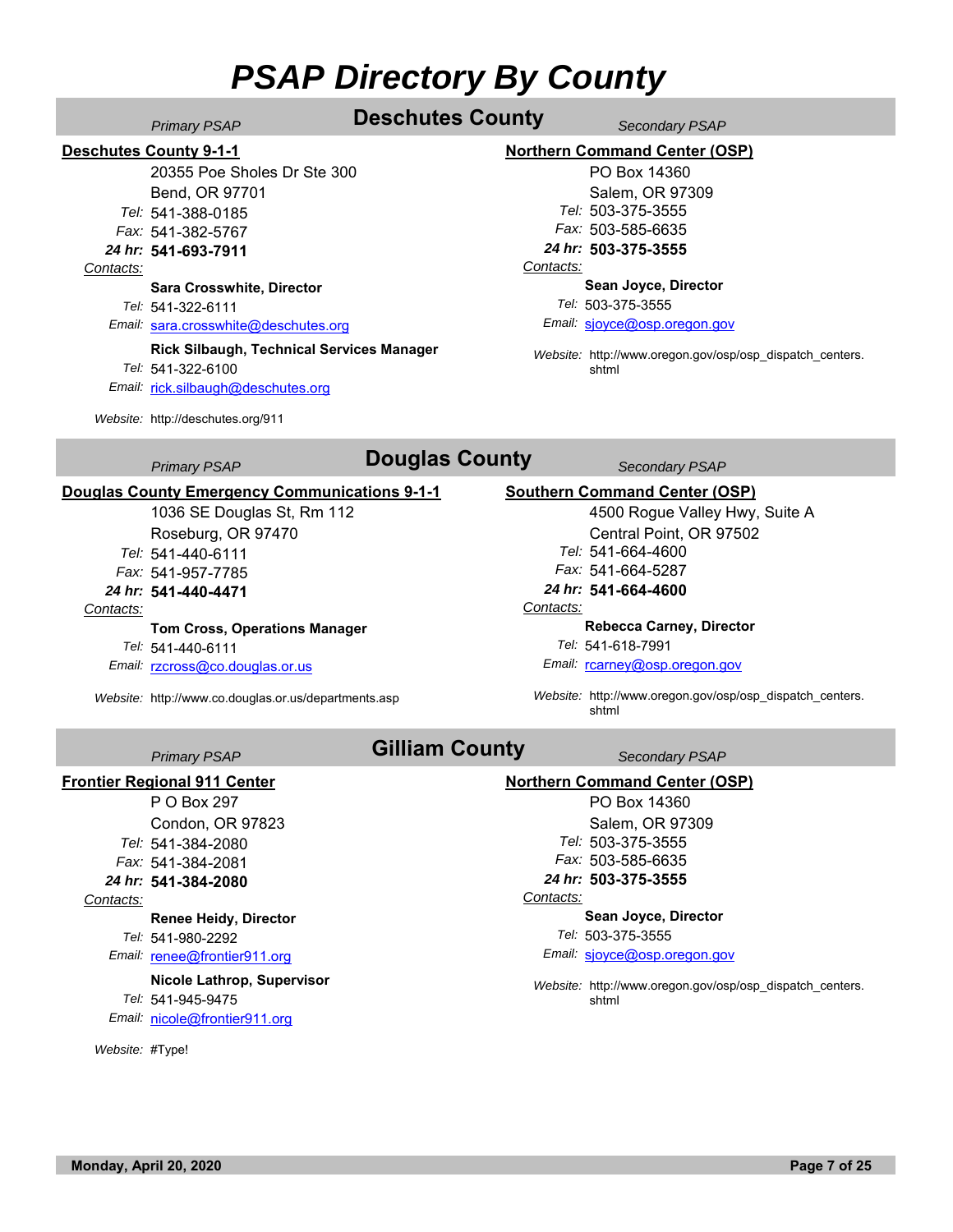### **Grant County** *Secondary PSAP* **Grant County** *Secondary PSAP*

### **Grant County Emergency Communications**

316 S. Canyon Blvd John Day, OR 97845 *Tel:* 541-575-0195 *Fax:* 541-575-1721

### *24 hr:* **541-575-0195**

#### *Contacts:*

### **Valerie Maynard, Director**

*Tel:* 541-575-0195

*Email:* maynardv@grantcounty-or.gov

*Website:* #Type!

### **Southern Command Center (OSP)**

4500 Rogue Valley Hwy, Suite A Central Point, OR 97502 *Tel:* 541-664-4600 *Fax:* 541-664-5287 *24 hr:* **541-664-4600** *Contacts:* **Rebecca Carney, Director**

*Contacts:*

*Tel:* 541-618-7991

*Email:* rcarney@osp.oregon.gov

**Southern Command Center (OSP)**

*Tel:* 541-664-4600 *Fax:* 541-664-5287 *24 hr:* **541-664-4600**

Email: rcarney@osp.oregon.gov

*Website:* http://www.oregon.gov/osp/osp\_dispatch\_centers. shtml

4500 Rogue Valley Hwy, Suite A

*Website:* http://www.oregon.gov/osp/osp\_dispatch\_centers.

Central Point, OR 97502

**Rebecca Carney, Director**

## **Harney County** *Secondary PSAP* **Harney County** *Secondary PSAP*

### **Harney County Sheriff's Office**

485 N Court Ave Burns, OR 97720-1524 *Tel:* 541-573-6156 *Fax:* 541-573-8383 *24 hr:* **541-573-6028**

### *Contacts:*

**Daniel W. Jenkins, Sheriff**

*Tel:* 541-573-6153

*Email:* dan.jenkins@co.harney.or.us

### **Miranda Moulton, Interim 9-1-1 Director**

*Tel:* 541-573-5961

*Email:* miranda.moulton@co.harney.or.us

*Website:* http://www.co.harney.or.us/911%20Dispatch.html

## **Hood River County** *Secondary PSAP* **Hood River County**

### **Hood River County Dispatch Center**

601 State St Hood River, OR 97031

*Tel:* 541-386-2711

### *Fax:* 541-387-5585

### *24 hr:* **541-386-2711** *Contacts:*

**Erica Stolhand, 911 Commander**

*Tel:* 541-387-4070

*Email:* erica.stolhand@co.hood-river.or.us

### **Eva Zerfing, 9-1-1 Supervisor**

*Tel:* 541-387-4337

*Email:* ezerfing@co.hood-river.or.us

**Michelle Renault, 9-1-1 Supervisor**

*Tel:* 541-387-4337

*Email:* michelle.renault@co.hood-river.or.us

*Website:* http://www.hoodriversheriff.com/

### **Northern Command Center (OSP)**

shtml

*Tel:* 541-618-7991

PO Box 14360 Salem, OR 97309 *Tel:* 503-375-3555 *Fax:* 503-585-6635

### *24 hr:* **503-375-3555**

*Contacts:*

*Tel:* 503-375-3555 **Sean Joyce, Director**

*Email:* sjoyce@osp.oregon.gov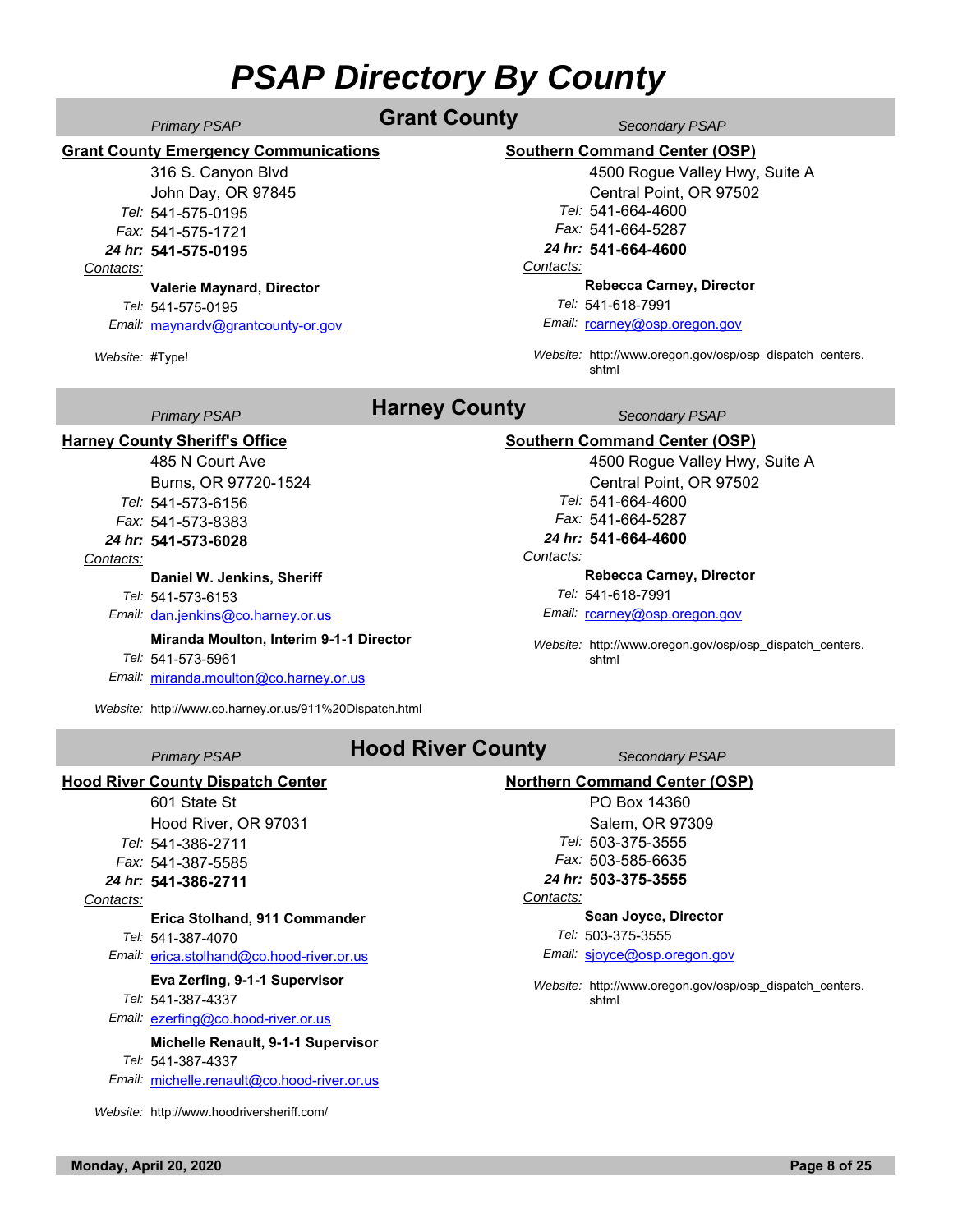## **Jackson County** *Secondary PSAP* **Jackson County**

**Emergency Communications of Southern Oregon**

400 Pech Rd

Central Point, OR 97502 *Tel:* 541-776-7206

*Fax:* 541-772-1817

*24 hr:* **541-776-7206**

### *Contacts:*

### **Margie Moulin, Director**

*Tel:* 541-774-5061

*Email:* margie.moulin@ecso911.com

### **Kevin Harris, Operations Manager**

*Tel:* 541-774-5063

*Email:* Kevin.Harris@ecso911.com

### **Jody Hathaway, HR Finance Manager**

*Tel:* 541-774-5062

*Email:* jody.hathaway@ecso911.com

### **Johnna Pellam, Performance Manager**

*Tel:* 541-774-5064

*Email:* johnna.pellam@ecso911.com

*Website:* http://www.ecso911.com

### **Southern Command Center (OSP)**

4500 Rogue Valley Hwy, Suite A Central Point, OR 97502 *Tel:* 541-664-4600 *Fax:* 541-664-5287 *24 hr:* **541-664-4600**

### *Contacts:*

### **Rebecca Carney, Director**

*Tel:* 541-618-7991

Email: rcarney@osp.oregon.gov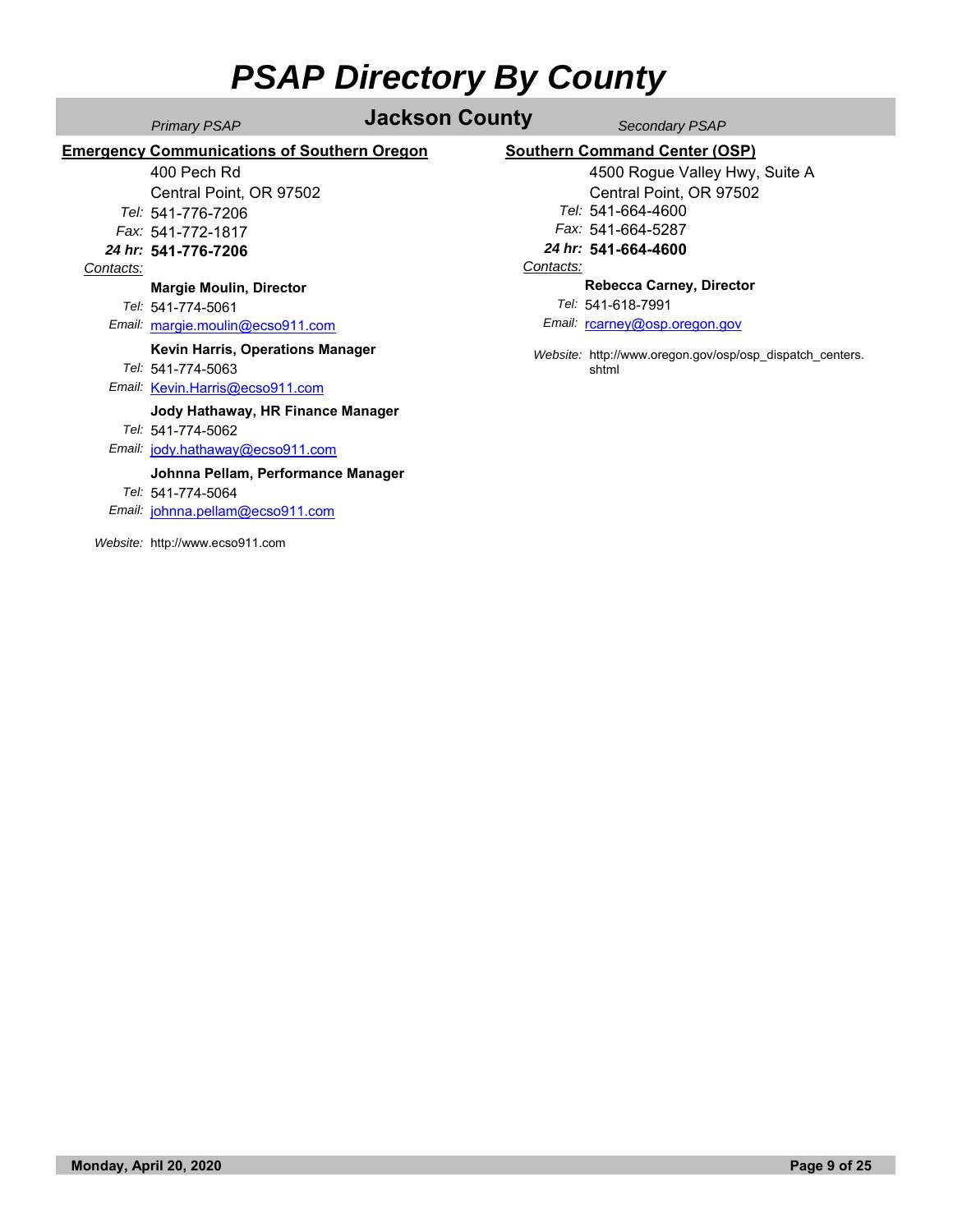## **Jefferson County** *Primary PSAP Secondary PSAP*

### **Northern Command Center (OSP)**

PO Box 14360 Salem, OR 97309 *Tel:* 503-375-3555 *Fax:* 503-585-6635 *24 hr:* **503-375-3555**

#### *Contacts:*

**Sean Joyce, Director**

*Tel:* 503-375-3555

*Email:* sjoyce@osp.oregon.gov

Website: http://www.oregon.gov/osp/osp\_dispatch\_centers. shtml

### **Frontier Regional 911 Center**

P O Box 297

Condon, OR 97823

*Tel:* 541-384-2080 *Fax:* 541-384-2081

*24 hr:* **541-384-2080**

### *Contacts:*

**Renee Heidy, Director**

*Tel:* 541-980-2292

*Email:* renee@frontier911.org

### **Nicole Lathrop, Supervisor**

*Tel:* 541-945-9475

*Email:* nicole@frontier911.org

*Website:* #Type!

### **Warm Springs Police Department**

PO Box 1589 Warm Springs, OR 97761 *Tel:* 541-553-3272 *Fax:* 541-553-1376

*24 hr:* **541-553-1171**

#### *Contacts:*

### **Lt. Ron Gregory, Dispatch Supervisor**

*Tel:* 541-553-3272

Email: ron.gregory@wstribes.org

### *Tel:* 541-553-3272 **Carmen Smith, General Manager, Public Safety Division**

*Email:* carmen.smith@wstribes.org

*Website:* https://warmsprings-nsn.gov/tribal-programs/ services/public-safety/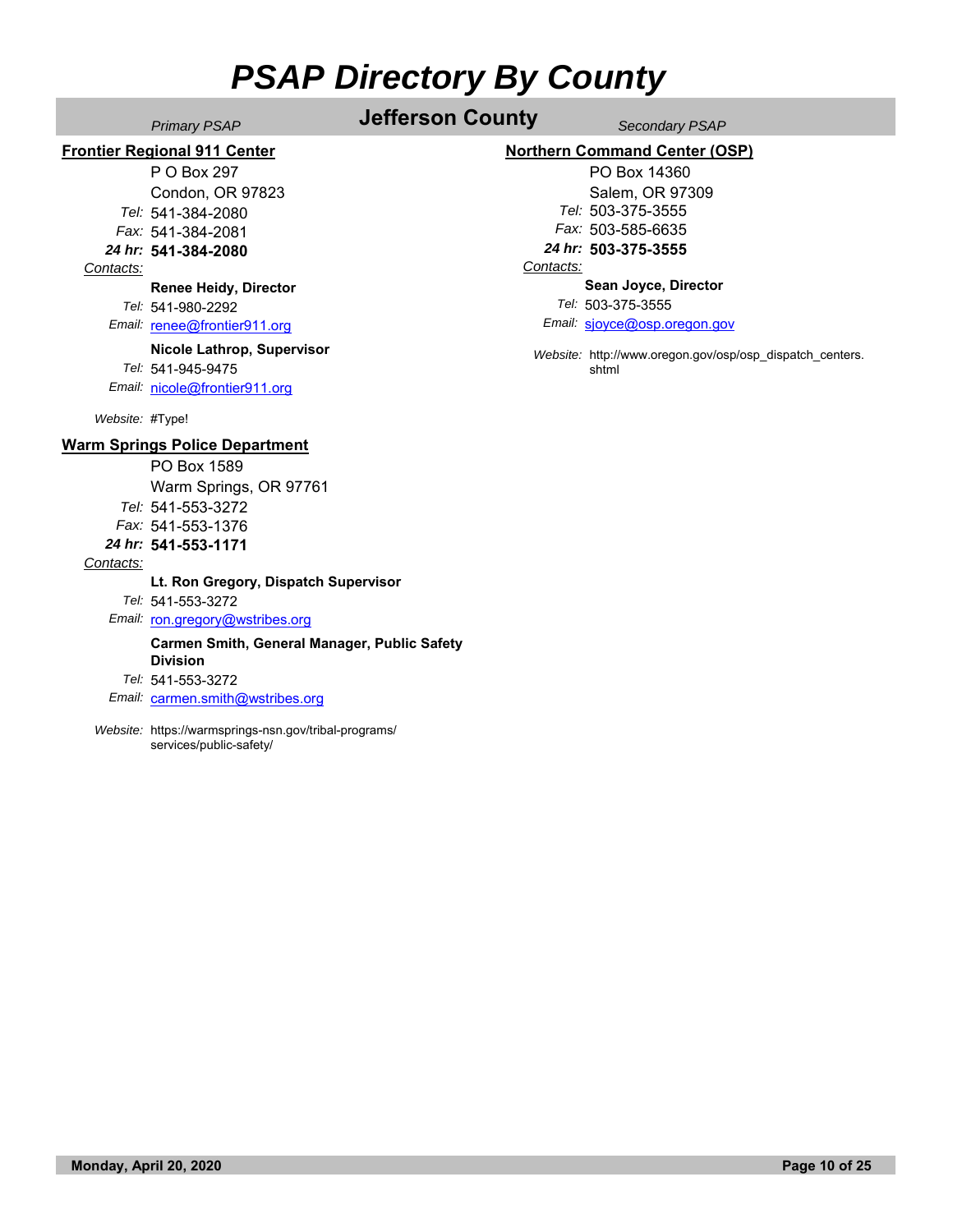## *Primary PSAP* **Josephine County** *Secondary PSAP*

### **Josephine County 9-1-1 Agency**

101 NW 'A' St - City Hall Grants Pass, OR 97526 *Tel:* 541-472-1911

*Fax:* 541-476-8527

*24 hr:* **541-471-2667**

### *Contacts:*

### **Marci Haack, 911 Operations Manager**

- *Tel:* 541-450-6286
- *Email:* mhaack@grantspassoregon.gov

### **Kristen Guenther, 911 Administrator**

### *Tel:* 541-450-6282

*Email:* kguenther@grantspassoregon.gov

*Website:* http://www.grantspassoregon.gov/index.aspx?page= 102

### **Josephine County Sheriff's Communications Division**

601 NW 5th St. Grants Pass, OR 97526 *Tel:* 541-474-5115 *Fax:* 541-474-5121 *24 hr:* **541-474-5111**

### *Contacts:*

**Dave Daniel, Sheriff**

*Tel:* 541-474-5117

*Email:* ddaniel@co.josephine.or.us

*Website:* http://www.co.josephine.or.us/SectionIndex.asp? SectionID=121

### **Southern Command Center (OSP)**

4500 Rogue Valley Hwy, Suite A Central Point, OR 97502 *Tel:* 541-664-4600 *Fax:* 541-664-5287 *24 hr:* **541-664-4600**

*Contacts:*

### **Rebecca Carney, Director**

*Tel:* 541-618-7991

*Email:* rcarney@osp.oregon.gov

*Website:* http://www.oregon.gov/osp/osp\_dispatch\_centers. shtml

## **Klamath County** *Secondary PSAP* **Klamath County** *Secondary PSAP*

### **Klamath 9-1-1 Emergency Communications District**

2543 Shasta Way Klamath Falls, OR 97601 *Tel:* 541-884-4876

- *Fax:* 541-884-5026
- *24 hr:* **541-884-2152**

### *Contacts:*

### **Keith Endacott, Executive Director**

*Tel:* 541-884-4876 Ext. 1

*Email:* kendacott@kc911.us

### **Christina Swan, Communications Supervisor**

*Tel:* 541-884-4876 Ext. 2907

*Email:* cswan@kc911.us

#### **Joanie Rote, Ops Manager**

*Tel:* 541-884-4876 Ext 2

### *Email:* jrote@kc911.us

### **Jessica Gibson, Business Manager**

*Tel:* 541-884-4876 Ext 3

*Email:* jgibson@kc911.us

*Website:* http://www.klamath911.com/index.html

### **Southern Command Center (OSP)**

4500 Rogue Valley Hwy, Suite A Central Point, OR 97502 *Tel:* 541-664-4600

### *Fax:* 541-664-5287

### *24 hr:* **541-664-4600**

*Contacts:*

### **Rebecca Carney, Director**

*Tel:* 541-618-7991

Email: rcarney@osp.oregon.gov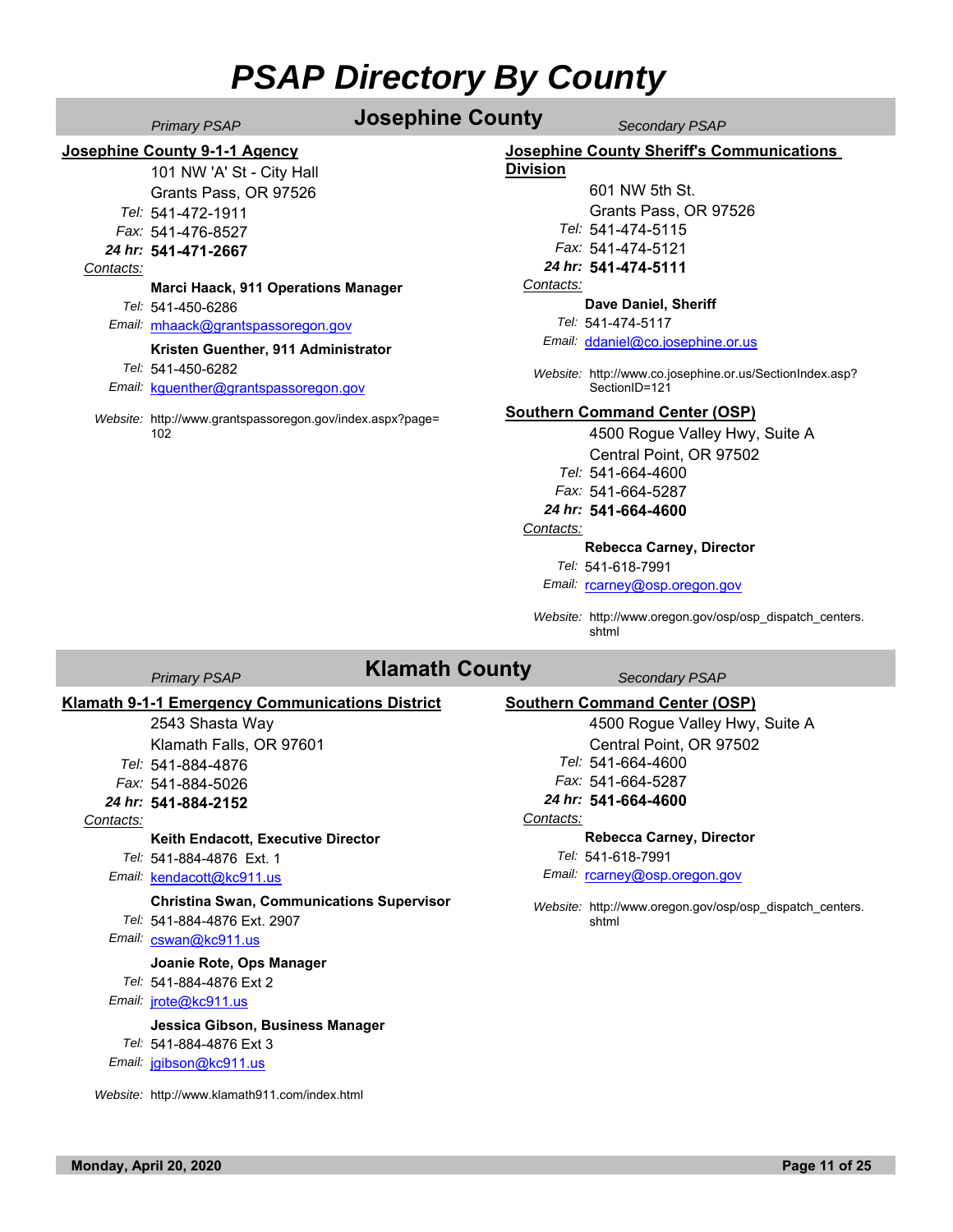## **Lake County** *Secondary PSAP* **Lake County** *Secondary PSAP*

### **Lake Emergency Telephone System 9-1-1 c/o Lakeview 911 Fire Department**

245 North 'F' St Lakeview, OR 97630

*Tel:* 541-947-2504

*Fax:* 541-947-5373

### *24 hr:* **541-947-2345**

*Contacts:*

### **Scott Utley, Captain / 9-1-1 Director**

*Tel:* 541-947-2504

*Email:* lets911@yahoo.com

*Website:* http://lakevieworegon.org/lets911.html

### **Southern Command Center (OSP)**

4500 Rogue Valley Hwy, Suite A Central Point, OR 97502 *Tel:* 541-664-4600 *Fax:* 541-664-5287 *24 hr:* **541-664-4600** *Contacts:*

### **Rebecca Carney, Director**

Email: rcarney@osp.oregon.gov *Tel:* 541-618-7991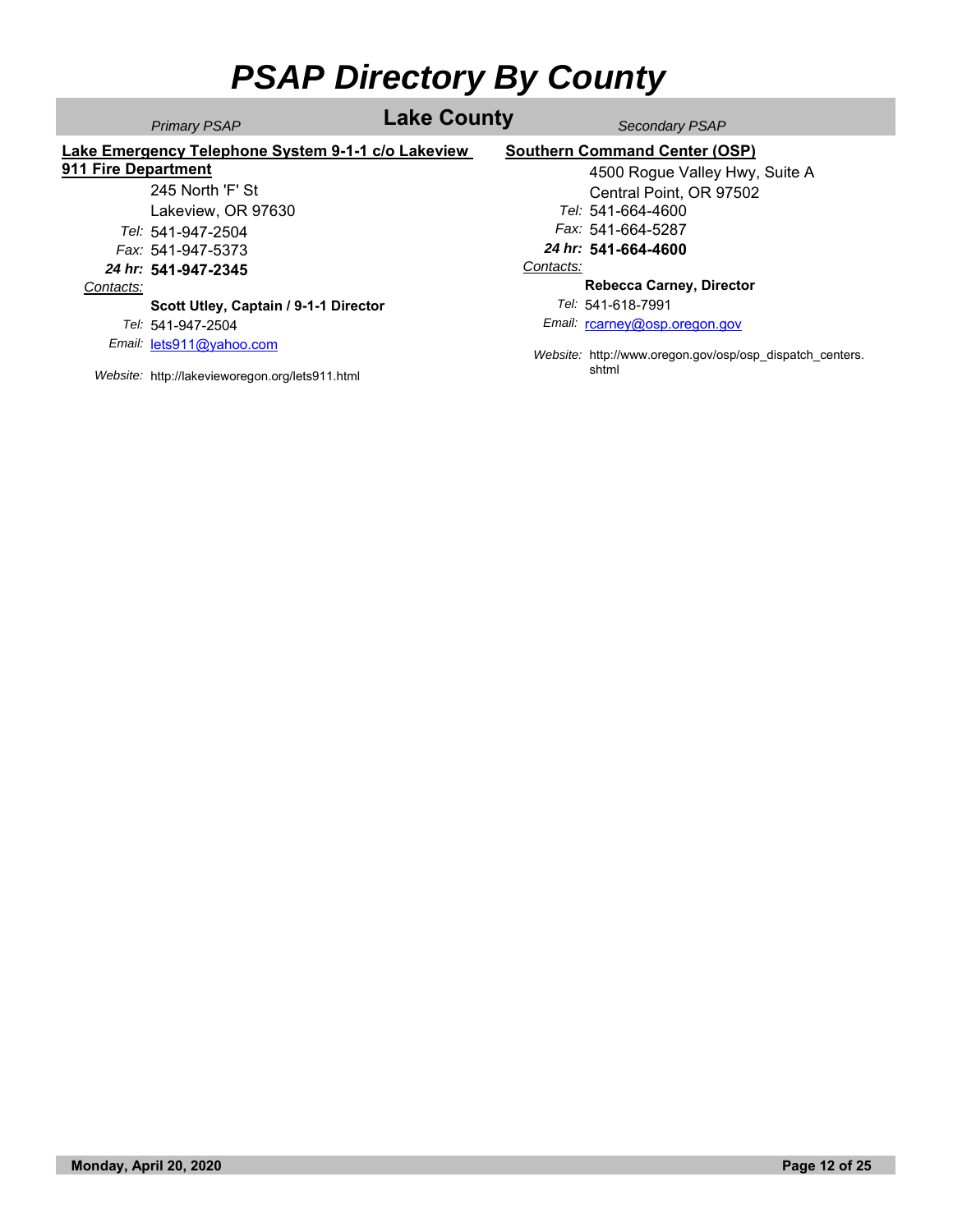### **Lane County** *Secondary PSAP* **Lane County** *Secondary PSAP*

### **Central Lane Communications**

1735 W 2nd Ave

Eugene, OR 97402 *Tel:* 541-344-2211

*Fax:* 541-682-2770

*24 hr:* **541-344-2211**

### *Contacts:*

### **Pam Collett, Director**

*Tel:* 541-682-2766

*Email:* PCollett@eugene-or.gov

### **Cindi Harper, Operations Manager**

*Tel:* 541-682-2754

*Email:* csharper@eugene-or.gov

### **Rob Poirier, 9-1-1 Program Manager**

*Tel:* 541-682-2767

*Email:* RPoirier@eugene-or.gov

*Website:* https://www.eugene-or.gov/index.aspx?NID=993

### **South Lane 9-1-1 / Cottage Grove Police Department**

400 Main St Cottage Grove, OR 97424 *Tel:* 541-942-9145 *Fax:* 541-942-7705

### *24 hr:* **541-942-9145**

#### *Contacts:*

### **Scott Shepherd, Chief**

*Tel:* 541-942-9145 Ext. 141

*Email:* scotts@cgpolice.org

### **Conrad Gagner, Captain**

*Email:* conrad@cgpolice.org *Tel:* 541-942-9145 Ext. 139

*Website:* http://www.cgpolice.org/911.htm

### **West Lane 9-1-1 / Florence Police Department**

900 Greenwood St Florence, OR 97439 *Tel:* 541-997-3515 *Fax:* 541-997-4104

### *24 hr:* **541-997-3515**

### *Contacts:*

### **Tom Turner, Chief of Police**

*Tel:* 541-997-3515

### *Email:* Tom.turner@ci.florence.or.us

**John Pitcher, Commander**

### *Tel:* 541-997-7177 Ext. 202

*Email:* john.pitcher@ci.florence.or.us

#### **Kim Greenwood, Communications Specialist**

*Tel:* 541-997-3515

*Email:* Kim.Greenwood@ci.florence.or.us

*Website:* http://www.ci.florence.or.us/police

672 Greenwood St.

### **Junction City Police**

Junction City, OR 97448 *Tel:* 541-998-1245 *Fax:* 541-998-3598 *24 hr:* **541-998-1245** *Contacts: Website:* http://www.junctioncityoregon.gov/index.asp?Type= B\_BASIC&SEC={D828AF5F-39C9-4EC7-A377- EF97988822D2} *Email:* bsmyth@ci.junction-city.or.us *Tel:* 541-998-1245 Ext. 330 **Brandy Smyth, Lead Dispatch Lane County Sheriff's Office** 125 E. 8th St. Eugene, OR 97401 *Tel:* 541-682-4150 *Fax:* 541-682-2366 *24 hr:* **541-682-4141** *Contacts: Email:* jonna.hill@co.lane.or.us *Tel:* 541-682-6689 **Jonna Hill, Support Services Manager**

### **Susan Doyle, Support Services Supervisor**

### *Tel:* 541-682-3024

*Email:* susan.doyle@co.lane.or.us

### **Sara Halvorson, Support Services Supervisor**

### *Tel:* 541-682-4224

*Email:* sara.halvorson@co.lane.or.us

*Website:* http://www.co.lane.or.us/Departments/Sheriff/ PoliceServices/support/Pages/default.aspx

### **Springfield Police Department**

344 A St. Springfield, OR 97477 *Tel:* 541-726-3729 *Fax:* 541-726-3640 *24 hr:* **541-726-3714**

### *Contacts:*

*Email: Tel:* 541-726-3729 **Jerry Smith, Chief of Police**

*Website:* http://www.ci.springfield.or.us/dept\_pol.htm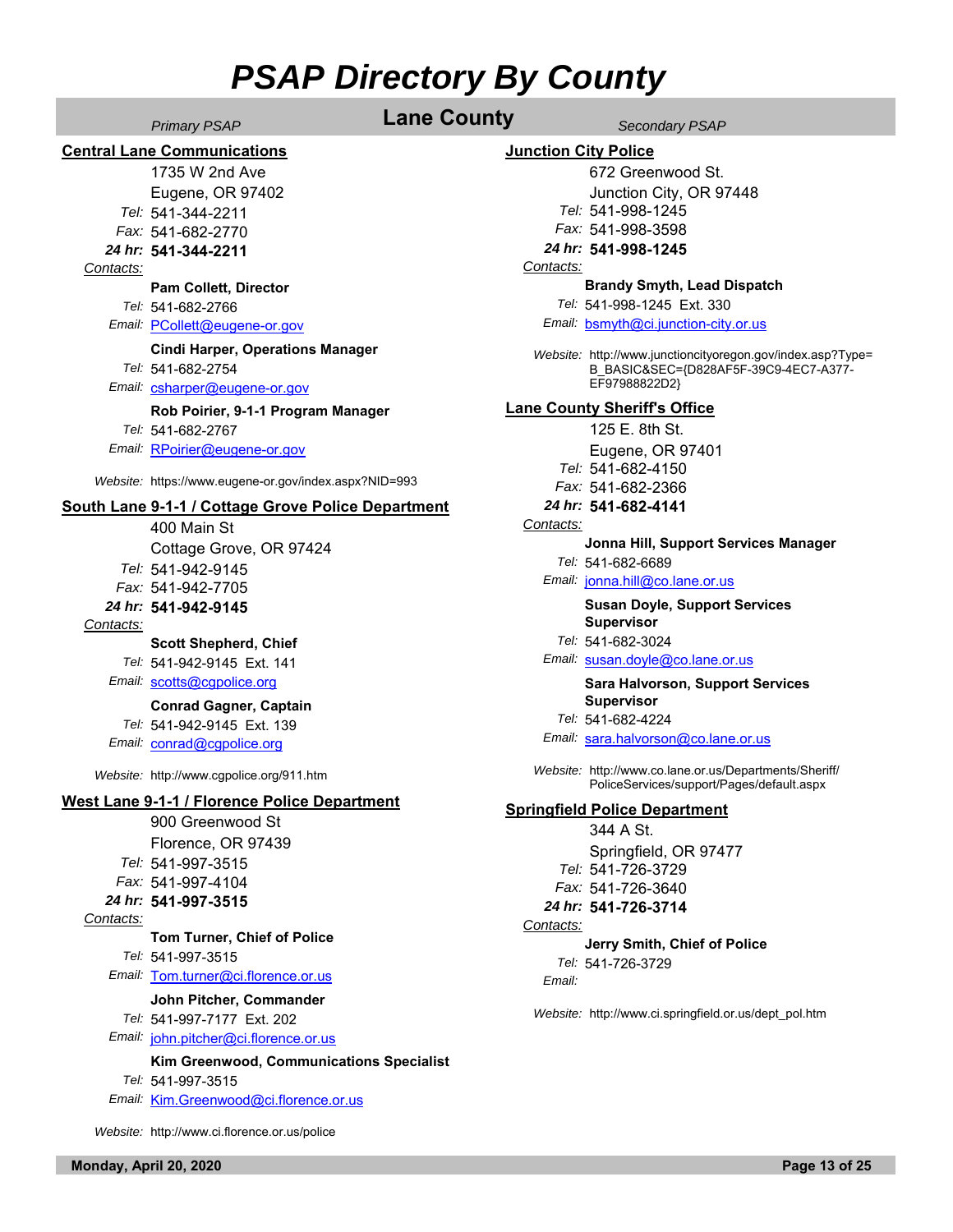**Northern Command Center (OSP)**

PO Box 14360 Salem, OR 97309 *Tel:* 503-375-3555 *Fax:* 503-585-6635 *24 hr:* **503-375-3555**

*Contacts:*

**Sean Joyce, Director**

*Tel:* 503-375-3555

*Email:* sjoyce@osp.oregon.gov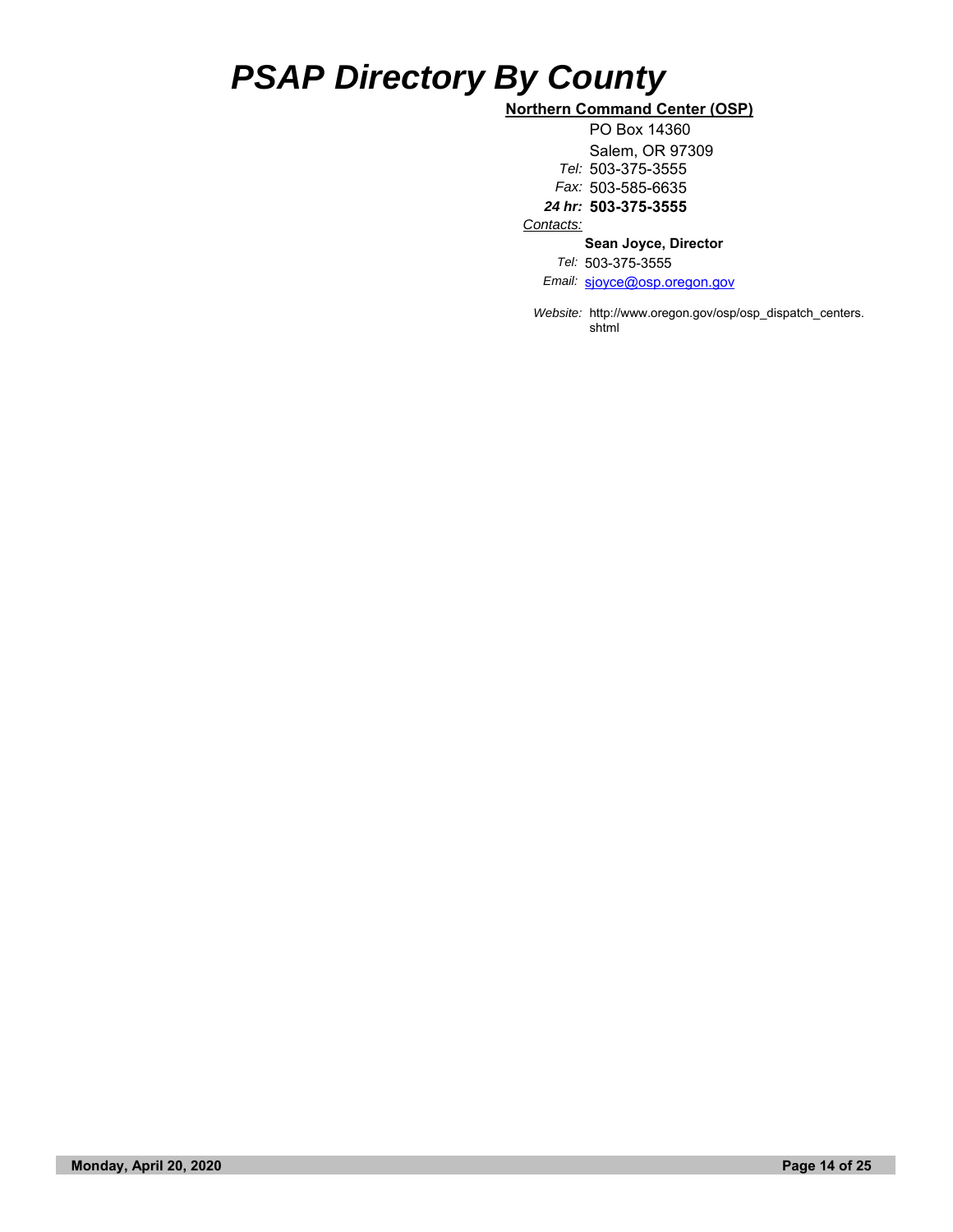## **Lincoln County** *Secondary PSAP* **Lincoln County** *Secondary PSAP*

**Lincoln City Police Department**

1503 SE East Devils Lake Rd Lincoln City, OR 97367 *Tel:* 541-994-3636

*Fax:* 541-996-1250

*24 hr:* **541-994-3636**

### *Contacts:*

### **Paul Compton, Supervisor**

*Email:* pcompt@lincolncity.org *Tel:* 541-994-3636 ext 1441

*Tel:* 541-994-3636 **Jerry Palmer, Chief of Police**

*Email:* jpalmer@lincolncity.org

*Website:* http://police.lincolncity.org/

### **Toledo Police Department**

250 W Hwy 20 Toledo, OR 97391 *Tel:* 541-336-5555

*Fax:* 541-336-2123

### *24 hr:* **541-336-5555**

### *Contacts:*

### **Cassie Griffith, Communications Supervisor**

*Tel:* 541-336-5555

*Email:* 311@cityoftoledo.org

### **Michael Pace, Chief of Police**

*Email:* Michael.pace@cityoftoledo.org *Tel:* 541-635-2356

*Website:* http://www.cityoftoledo.org/?page\_id=51

### **Willamette Valley Communications Center**

595 Cottage ST NE, Salem OR 97301 Salem, OR 97301-3503

*Tel:* 503-378-1911 *Fax:* 503-585-8914

*24 hr:* **503-585-8910**

*Contacts:*

### **Mark Buchholz, Director**

*Tel:* 503-763-3333

*Email:* mbuchholz@cityofsalem.net

### **Brenda Faxon, Operations Manager**

*Tel:* 503-763-3330

*Email:* bfaxon@cityofsalem.net

### **Darren Rice, Project Manager**

*Tel:* 503-763-3337

*Email:* drice@cityofsalem.net

*Website:* http://www.cityofsalem.net/Departments/Police/ WVCC/Pages/default.aspx

### **Northern Command Center (OSP)**

PO Box 14360 Salem, OR 97309 *Tel:* 503-375-3555 *Fax:* 503-585-6635 *24 hr:* **503-375-3555**

### *Contacts:*

**Sean Joyce, Director**

*Tel:* 503-375-3555

*Email:* sjoyce@osp.oregon.gov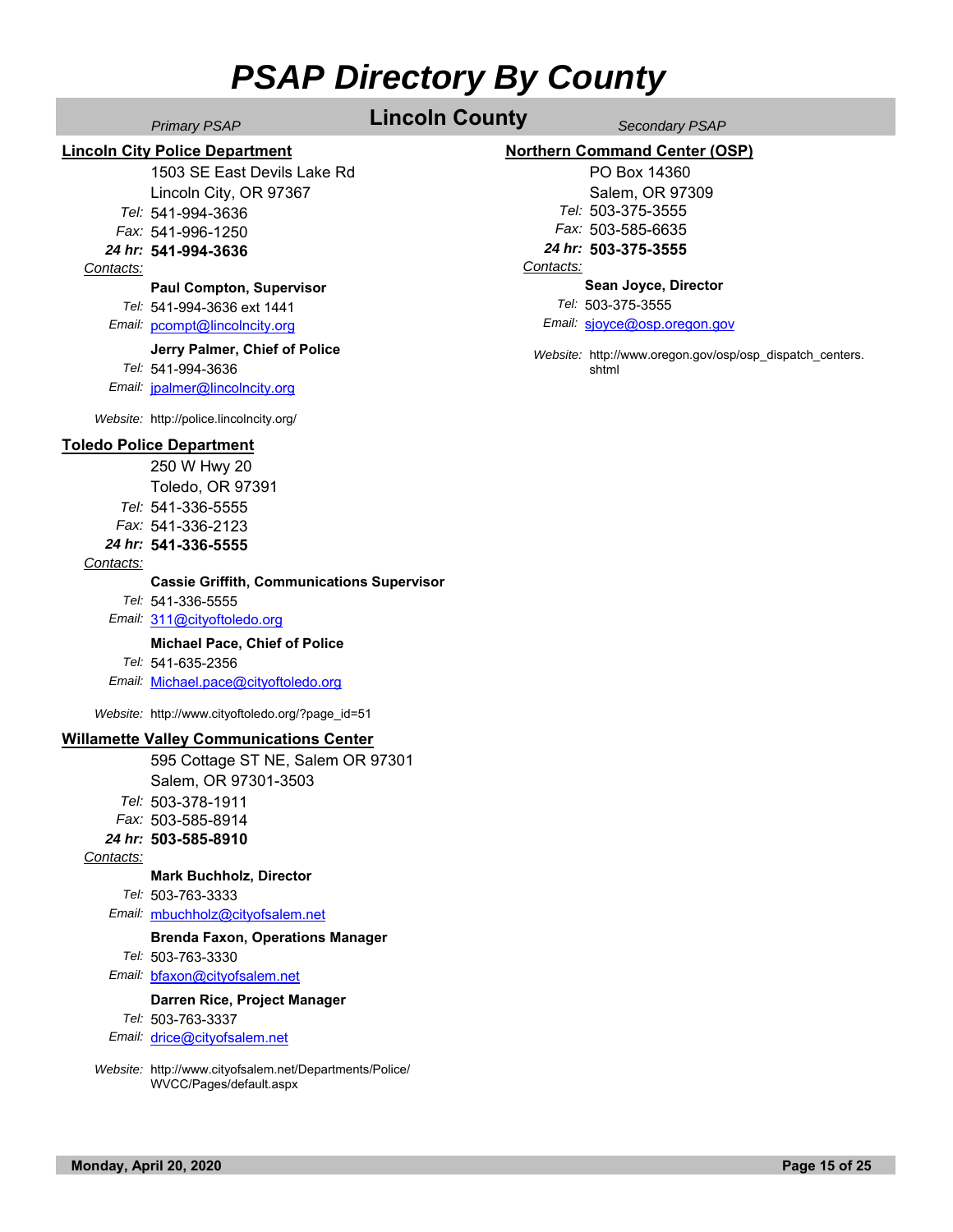## **Linn County** *Secondary PSAP* **Linn County** *Secondary PSAP*

**Linn County Sheriff's Office**

1115 Jackson St SE Albany, OR 97322 *Tel:* 541-967-3911 *Fax:* 541-967-8169

*24 hr:* **541-967-3911**

### *Contacts:*

**Sarah Shelton, Communications/MSAG Manager**

*Tel:* 541-917-6660

*Email:* sshelton@linnsheriff.org

### **Capt. Don Messick, Support Services**

*Tel:* 541-967-3950 ext 4731

*Email:* dmessick@linnsheriff.org

### **Jim Yon, Sheriff**

*Tel:* 541-967-3812

*Email:* jyon@linnsheriff.org

### **Lt. Micah Smith, Support Services**

*Email:* msmith@linnsheriff.org *Tel:* 541-967-3950 ext 4770

*Website:* http://www.linnsheriff.org/support.html

### **Sweet Home Police Department**

1950 Main St. Sweet Home, OR 97386 *Tel:* 541-367-5181 *Fax:* 541-367-5235 *24 hr:* **541-367-6177** *Contacts:* **Penny LeLand, Communications** 

**Commander**

*Tel:* 541-367-5181

*Email:* pleland@ci.sweet-home.or.us

*Tel:* 541-367-5181 **Jeff Lynn, Chief of Police**

*Email:*

*Website:* http://www.sweet-home.or.us/index.aspx?nid=80

### **Lebanon Police Department**

40 N. 2nd St. Ste 100 Lebanon, OR 97355 *Tel:* 541-451-1751 *Fax:* 541-451-1716 *24 hr:* **541-451-1751**

### *Contacts:*

### **Frank Stevenson, Chief of Police**

*Tel:* 541-258-4356

*Email:* fstevenson@ci.lebanon.or.us

### **Greg Burroughs, Captain**

*Tel:* 541-258-4356

*Email:* gburroughs@ci.lebanon.or.us

**Scott Bressler, Lieutenant**

*Tel:* 541-258-4356

*Email:* sbressler@ci.lebanon.or.us

*Website:* www.ci.lebanon.or.us

### **Albany Police Department**

1117 Jackson St. SE Albany, OR 97322 *Tel:* 541-917-7680 *Fax:* 541-928-6692

### *24 hr:* **541-967-4357**

### *Contacts:*

**Carrie Hjertstedt, Communications Supervisor**

*Tel:* 541-917-7680

*Email:* carrie.hjertstedt@cityofalbany.net

*Website:* http://www.cityofalbany.net/police/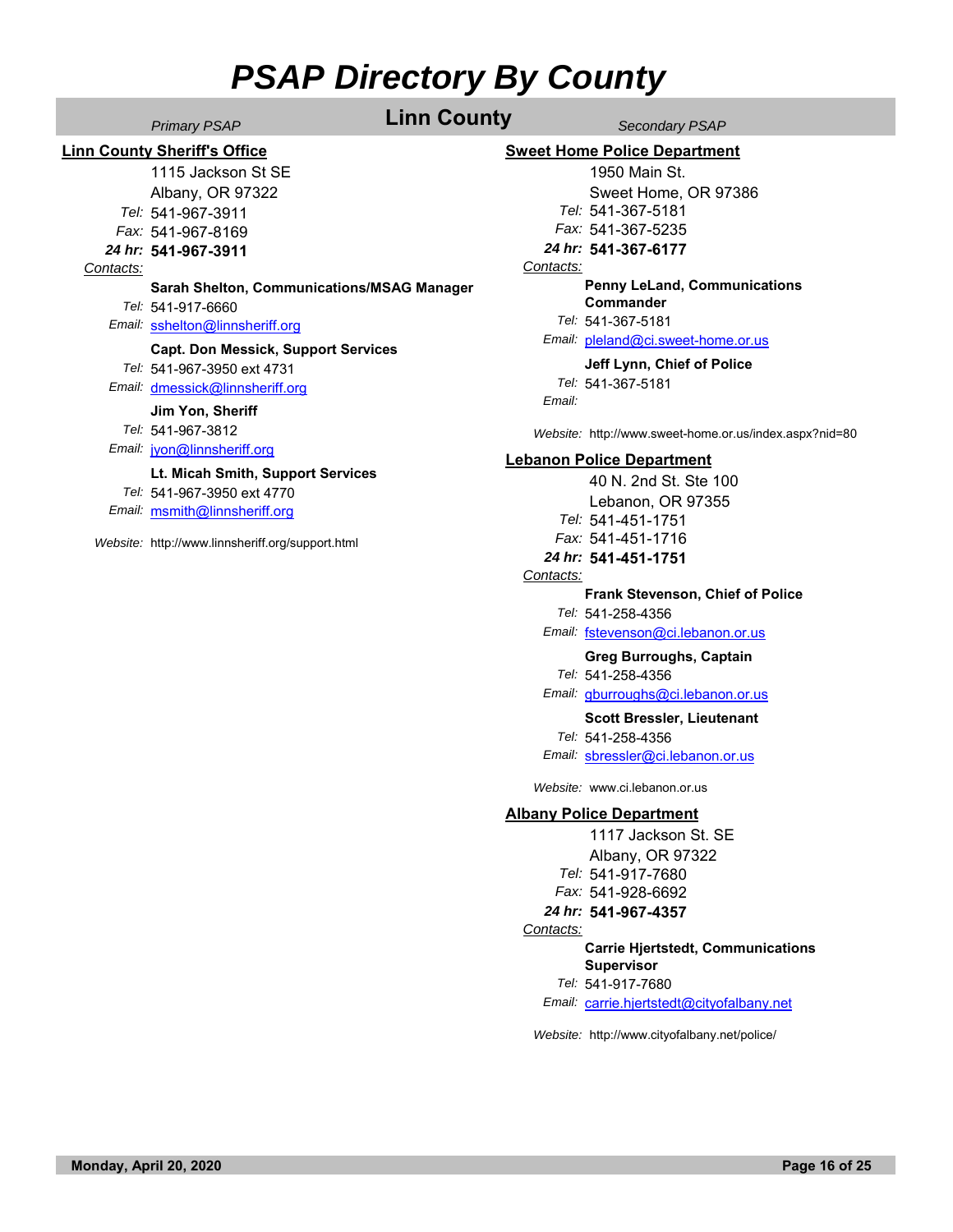### **Northern Command Center (OSP)**

PO Box 14360 Salem, OR 97309 *Tel:* 503-375-3555 *Fax:* 503-585-6635

*24 hr:* **503-375-3555**

### *Contacts:*

### **Sean Joyce, Director**

*Tel:* 503-375-3555

*Email:* sjoyce@osp.oregon.gov

*Website:* http://www.oregon.gov/osp/osp\_dispatch\_centers. shtml

### **Malheur County** *Secondary PSAP* **Malheur County** *Secondary PSAP*

### **Malheur County Sheriff's Office**

### **Southern Command Center (OSP)**

4500 Rogue Valley Hwy, Suite A Central Point, OR 97502 *Tel:* 541-664-4600 *Fax:* 541-664-5287

### *24 hr:* **541-664-4600**

### *Contacts:*

**Rebecca Carney, Director**

*Tel:* 541-618-7991

Email: rcarney@osp.oregon.gov

*Website:* http://www.oregon.gov/osp/osp\_dispatch\_centers. shtml

151 'B' St West Vale, OR 97918 *Tel:* 541-473-5125

*Fax:* 541-473-5136

### *24 hr:* **541-473-5125**

### *Contacts:*

**Tom Braniff, Sergeant**

*Tel:* 541-473-5125

*Email:* Tom.Braniff@malheurco.org

### **Brian E. Wolfe, Malheur County Sheriff**

*Tel:* 541-473-5125

*Email:* bwolfe@malheurco.org

#### **Travis Johnson, Undersheriff**

*Tel:* 541-473-5126 ext. 5129

### *Email:* travis.johnson@malheurco.org

### **Rich Harriman, Lieutenant**

*Tel:* 541-473-5120

*Email:* richard.harriman@malheurco.org

*Website:* http://www.malheurco.org/sheriff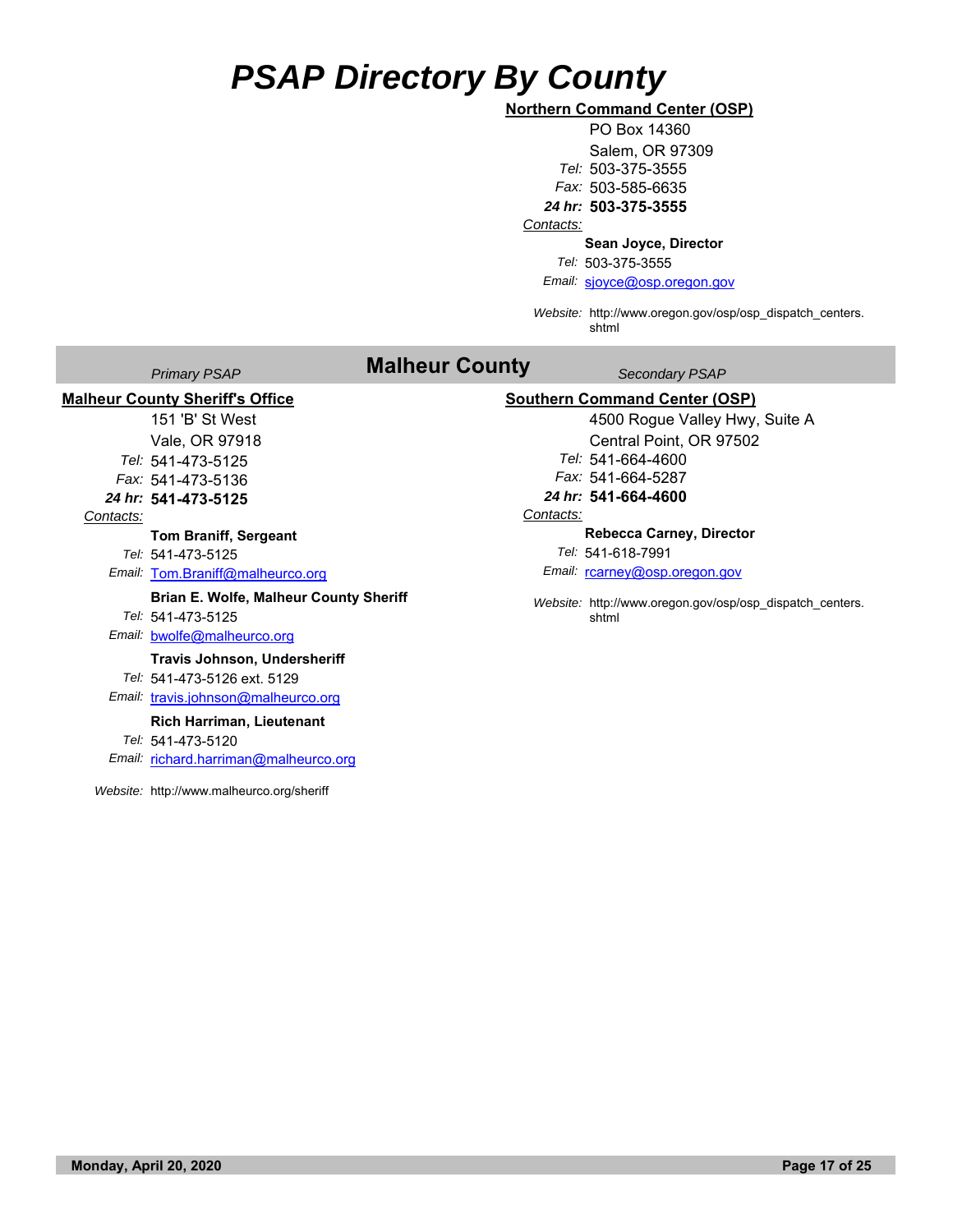## **Marion County** *Secondary PSAP* **Marion County** *Secondary PSAP*

**Marion Area Multi Agency Emergency** 

### **Telecommunications**

1060 Mt Hood Ave Woodburn, OR 97071

*Tel:* 503-982-2340

*Fax:* 503-982-2375

### *24 hr:* **503-982-2340**

### *Contacts:*

**Mark Spross, Director of Communications**

*Tel:* 503-982-2344

*Email:* mark.spross@metcom911.com

### **Louise Funk, Operations Supervisor**

*Tel:* 503-982-2346

*Email:* louise.funk@ci.woodburn.or.us

### **John Thompson, Operations Supervisor**

*Tel:* 503-982-2378

*Email:* john.thompson@ci.woodburn.or.us

### **Wendy Patterson, Business Manager**

*Tel:* 503-982-2349

*Email:* wendy.patterson@ci.woodburn.or.us

*Website:* http://www.metcom911.com

### **Willamette Valley Communications Center**

595 Cottage ST NE, Salem OR 97301 Salem, OR 97301-3503

- *Tel:* 503-378-1911
- *Fax:* 503-585-8914
- *24 hr:* **503-585-8910**

### *Contacts:*

### **Mark Buchholz, Director**

*Tel:* 503-763-3333

### *Email:* mbuchholz@cityofsalem.net

### **Brenda Faxon, Operations Manager**

*Tel:* 503-763-3330

*Email:* bfaxon@cityofsalem.net

### **Darren Rice, Project Manager**

*Tel:* 503-763-3337

*Email:* drice@cityofsalem.net

*Website:* http://www.cityofsalem.net/Departments/Police/ WVCC/Pages/default.aspx

### **Northern Command Center (OSP)**

PO Box 14360 Salem, OR 97309 *Tel:* 503-375-3555 *Fax:* 503-585-6635 *24 hr:* **503-375-3555**

### *Contacts:*

**Sean Joyce, Director**

*Tel:* 503-375-3555

*Email:* sjoyce@osp.oregon.gov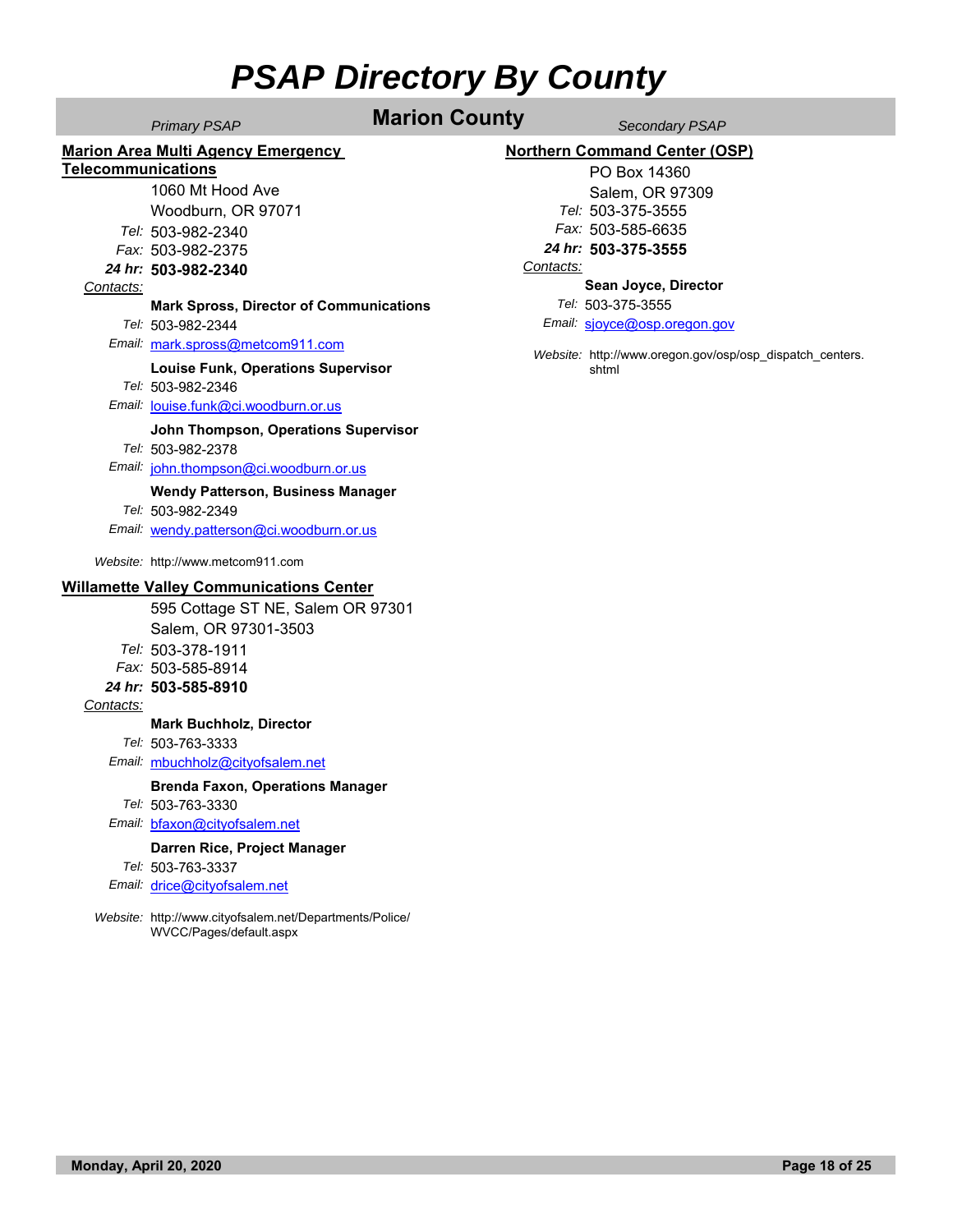### **Morrow County** *Secondary PSAP* **Morrow County** *Secondary PSAP*

**Morrow County Sheriff's Office**

PO Box 159, 325 Willowview Dr. Heppner, OR 97836 *Tel:* 541-676-5317 *Fax:* 541-676-5577

*24 hr:* **541-676-5317**

### *Contacts:*

**Kristen Bowles, Lieutenant Bowles**

*Tel:* 541-676-5317

*Email:* kbowles@co.morrow.or.us

**Sarah Smith, Sergeant Smith**

*Tel:* 541-676-5317

*Email:* ssmith911@co.morrow.or.us

*Website:* http://www.co.morrow.or.us/sheriff

### **Southern Command Center (OSP)**

4500 Rogue Valley Hwy, Suite A Central Point, OR 97502 *Tel:* 541-664-4600 *Fax:* 541-664-5287 *24 hr:* **541-664-4600** *Contacts:* **Rebecca Carney, Director**

*Tel:* 541-618-7991

*Email:* rcarney@osp.oregon.gov

*Website:* http://www.oregon.gov/osp/osp\_dispatch\_centers. shtml

## **Multnomah County** *Primary PSAP Secondary PSAP*

### **Bureau of Emergency Communications**

PO Box 1927 Portland, OR 97207 *Tel:* 503-823-0911

*Fax:* 503-823-4630 *24 hr:* **503-760-6911**

### *Contacts:*

### **Bob Cozzie, Director**

*Tel:* 503-823-4621

*Email:* robert.cozzie@portlandoregon.gov

### **Lisa St. Helen, Operations Manager**

- *Tel:* 503-823-4601
- *Email:* lisa.sthelen@portlandoregon.gov

### **Steve Mawdsley, Assistant Operations Manager**

*Tel:* 503-823-1030

*Email:* steve.mawdsley@portlandoregon.gov

*Tel:* 503-823-4662 **George Long, Assistant Operations Manager**

*Email:* George.Long@portlandoregon.gov

*Tel:* 503-823-4556 **Murrell Morley, Technology Systems Manager**

*Email:* Murrell.Morley@portlandoregon.gov

#### **Mike Grimm, Emergency Management Coordinator**

*Tel:* 503-823-4640

*Email:* Mike.Grimm@portlandoregon.gov

*Website:* http://www.portlandonline.com/911/

## **Port of Portland**

7000 NE Airport Way Portland, OR 97218 *Tel:* 503-460-4747 *Fax:* 503-460-4021

*24 hr:* **503-460-4000**

### *Contacts:*

**D.T. Donaldson, Emergency** 

#### *Tel:* 503-460-4437 **Communications Manager**

*Email:* dt.donaldson@portofportland.com

*Website:* http://www.flypdx.com/PDX/PoliceDepartment?

### **Northern Command Center (OSP)**

PO Box 14360 Salem, OR 97309 *Tel:* 503-375-3555 *Fax:* 503-585-6635 *24 hr:* **503-375-3555** *Contacts: Email:* sjoyce@osp.oregon.gov *Tel:* 503-375-3555 **Sean Joyce, Director**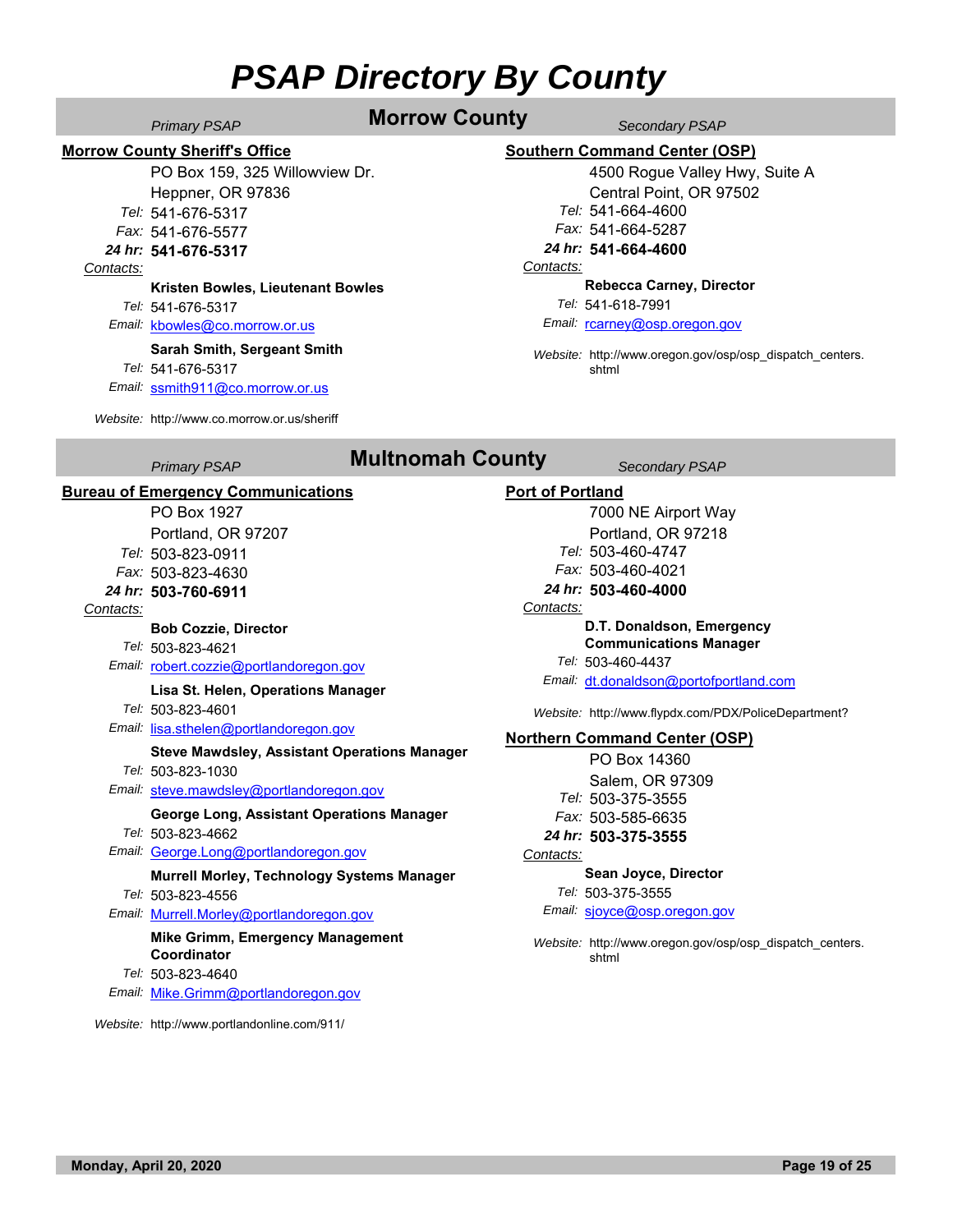## **Polk County** *Primary PSAP* **Polk County** *Secondary PSAP*

**Willamette Valley Communications Center**

595 Cottage ST NE, Salem OR 97301

Salem, OR 97301-3503

*Tel:* 503-378-1911

*Fax:* 503-585-8914

*24 hr:* **503-585-8910**

### *Contacts:*

### **Mark Buchholz, Director**

*Tel:* 503-763-3333

### *Email:* mbuchholz@cityofsalem.net

### **Brenda Faxon, Operations Manager**

*Tel:* 503-763-3330

*Email:* bfaxon@cityofsalem.net

### **Darren Rice, Project Manager**

*Tel:* 503-763-3337

*Email:* drice@cityofsalem.net

*Website:* http://www.cityofsalem.net/Departments/Police/ WVCC/Pages/default.aspx

### **Northern Command Center (OSP)**

PO Box 14360 Salem, OR 97309 *Tel:* 503-375-3555 *Fax:* 503-585-6635 *24 hr:* **503-375-3555**

### *Contacts:*

**Sean Joyce, Director**

*Tel:* 503-375-3555

*Email:* sjoyce@osp.oregon.gov

Website: http://www.oregon.gov/osp/osp\_dispatch\_centers. shtml

## **Sherman County** *Primary PSAP Secondary PSAP*

### **Frontier Regional 911 Center**

P O Box 297 Condon, OR 97823 *Tel:* 541-384-2080 *Fax:* 541-384-2081

### *24 hr:* **541-384-2080**

*Contacts:*

**Renee Heidy, Director**

*Tel:* 541-980-2292

*Email:* renee@frontier911.org **Nicole Lathrop, Supervisor**

*Tel:* 541-945-9475

*Email:* nicole@frontier911.org

*Website:* #Type!

### **Northern Command Center (OSP)**

PO Box 14360 Salem, OR 97309 *Tel:* 503-375-3555 *Fax:* 503-585-6635 *24 hr:* **503-375-3555**

### *Contacts:*

*Email:* sjoyce@osp.oregon.gov *Tel:* 503-375-3555 **Sean Joyce, Director**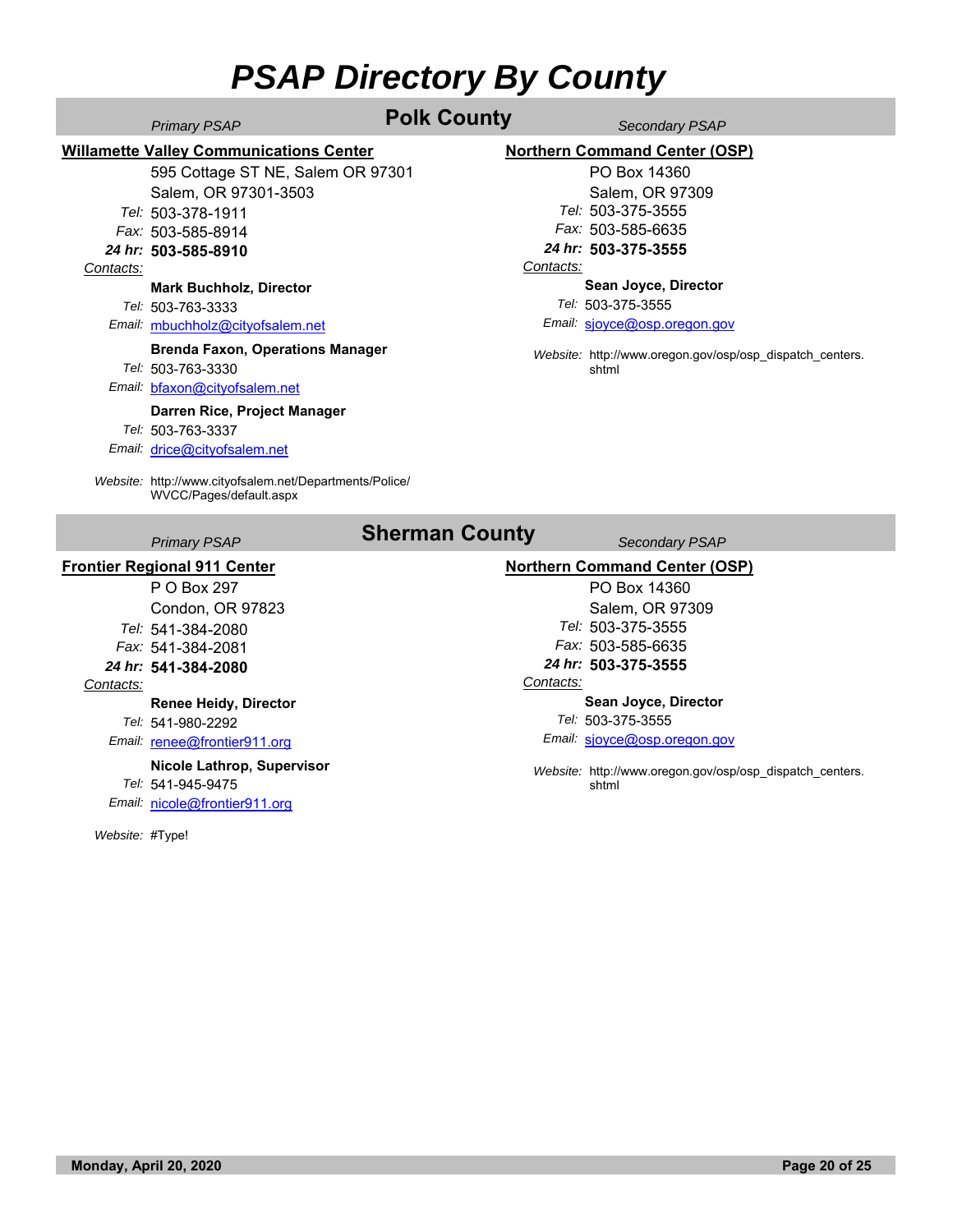## **Tillamook County** *Secondary PSAP* **Tillamook County**

### **Tillamook County Emergency Communications District**

PO Box 911 Tillamook, OR 97141

*Tel:* 503-842-3446 *Fax:* 503-842-8805

*24 hr:* **503-815-1911**

### *Contacts:*

### **Doug Kettner, Administrator**

*Tel:* 503-815-3549

*Email:* dkettner@tillamook911.com

### **Tiffany Miller, Operations Manager**

*Tel:* 503-815-2912

*Email:* tmiller@tillamook911.com

*Website:* http://www.tillamook911.com

## **Northern Command Center (OSP)**

PO Box 14360 Salem, OR 97309 *Tel:* 503-375-3555 *Fax:* 503-585-6635 *24 hr:* **503-375-3555**

### *Contacts:*

*Tel:* 503-375-3555 **Sean Joyce, Director**

*Email:* sjoyce@osp.oregon.gov

*Website:* http://www.oregon.gov/osp/osp\_dispatch\_centers. shtml

## **Umatilla County** *Secondary PSAP* **Umatilla County**

### **Milton-Freewater Police Department**

PO Box 6

Milton-Freewater, OR 97862 *Tel:* 541-938-5511 *Fax:* 541-938-6909 *24 hr:* **541-938-5511**

### *Contacts:*

**Luz Garcia, Lead ECS**

*Tel:* 541-938-5511

*Email:* Luz.Garcia@milton-freewater-or.gov

### **Debra Stack, Lead ECS Asst**

*Tel:* 541-938-5511

*Email:* debra.stack@milton-freewater-or.gov

*Website:* http://www.mfcity.com/police

### **Umatilla County Sheriff's Office**

4700 NW Pioneer Pl

Pendleton, OR 97801

- *Tel:* 541-966-3651
- *Fax:* 541-276-2540

### *24 hr:* **541-966-3651**

#### *Contacts:*

### **Terry Rowan, Umatilla County Sheriff**

*Tel:* 541-966-3651

*Email:* terry.rowan@umatillacounty.net

### *Tel:* 541-966-3608 **Kathy Lieuallen, Captain/ Communications Manager**

*Email:* kathy.lieuallen@umatillacounty.net

*Website:* http://www.co.umatilla.or.us/Sheriff/ communications.html

### **Umatilla Police Department** PO Box 408 Umatilla, OR 97882

*Tel:* 541-922-3789 *Fax:* 541-922-5694

*24 hr:* **541-567-5519**

### *Contacts:*

**Kylie Baker, Dispatch Supervisor**

### *Tel:* 541-922-3789

*Email:* Kylie@umatilla-city.org

*Website:* https://umatilla.bobcop.com/

### **Southern Command Center (OSP)**

4500 Rogue Valley Hwy, Suite A Central Point, OR 97502 *Tel:* 541-664-4600

- *Fax:* 541-664-5287
- *24 hr:* **541-664-4600**

*Contacts:*

### **Rebecca Carney, Director**

*Tel:* 541-618-7991

*Email:* rcarney@osp.oregon.gov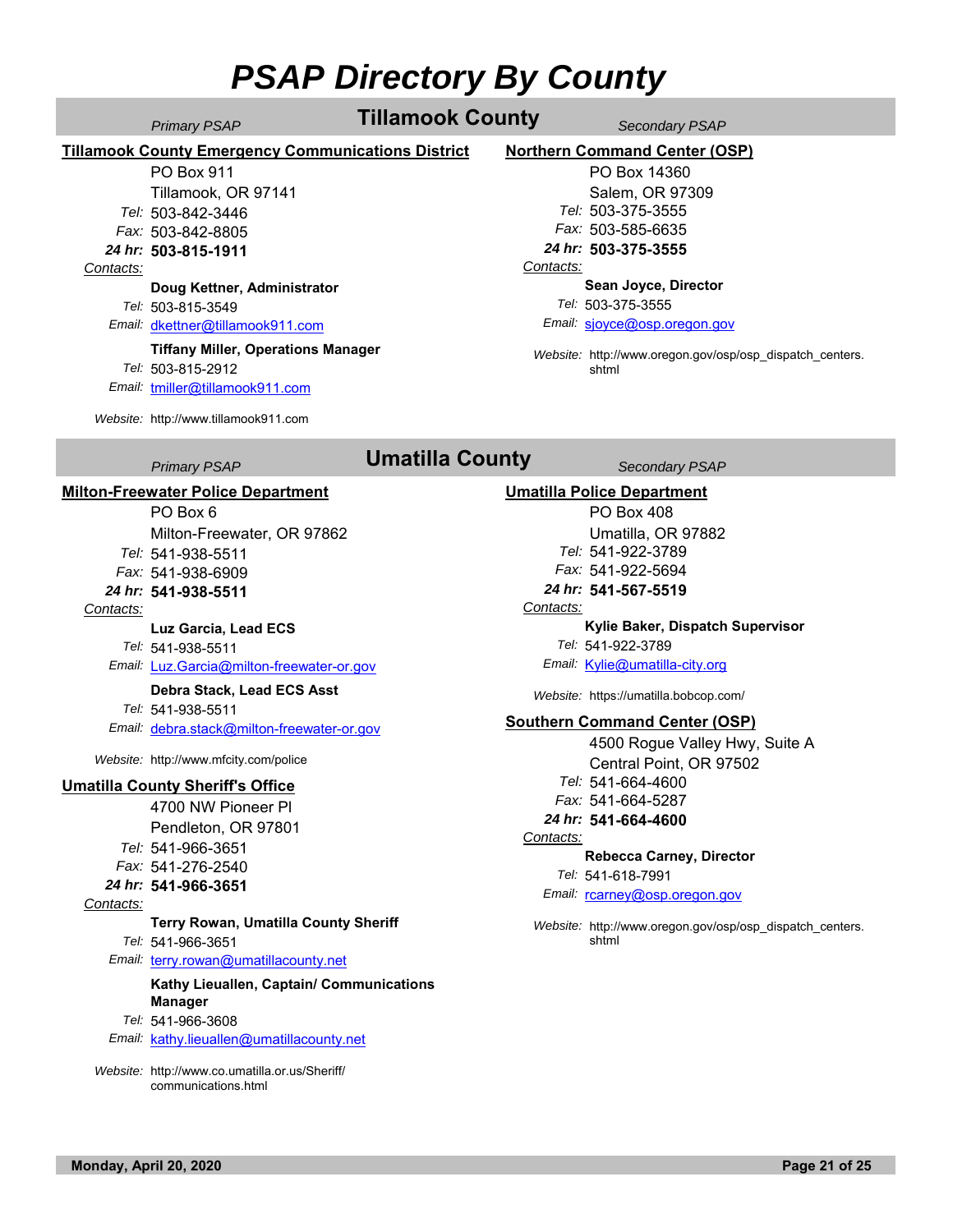## **Union County** *Secondary PSAP* **Union County** *Secondary PSAP*

### **Southern Command Center (OSP)**

1109 K Avenue La Grande, OR 97850 *Tel:* 541-963-1017

### *Fax:* 541-963-3558

*24 hr:* **541-963-5112**

**Union County Communications**

### *Contacts:*

### **Ronda Griffin, Communications Manager**

*Tel:* 541-963-1017

*Email:* rgriffin@cityoflagrande.org

*Website:* http://www.cityoflagrande.org/

4500 Rogue Valley Hwy, Suite A Central Point, OR 97502 *Tel:* 541-664-4600 *Fax:* 541-664-5287 *24 hr:* **541-664-4600**

### *Contacts:*

*Contacts:*

**Rebecca Carney, Director**

*Tel:* 541-618-7991

**Southern Command Center (OSP)**

*Tel:* 541-664-4600 *Fax:* 541-664-5287 *24 hr:* **541-664-4600**

*Email:* rcarney@osp.oregon.gov

*Website:* http://www.oregon.gov/osp/osp\_dispatch\_centers. shtml

4500 Rogue Valley Hwy, Suite A

Central Point, OR 97502

**Rebecca Carney, Director**

## *Primary PSAP* **Wallowa County** *Secondary PSAP*

### **Wallowa County Sheriff's Office**

104 W Greenwood, Suite A Enterprise, OR 97828 *Tel:* 541-426-3131 *Fax:* 541-426-4685

### *24 hr:* **541-426-8206**

*Contacts:*

### **Penny Leith, 911 Dispatch Supervisor**

*Tel:* 541-426-3131 Ext 0

*Email:* pleith@co.wallowa.or.us

*Website:* http://www.co.wallowa.or.us/public\_safety/ 911 call center/index.html

## *Primary PSAP* **Wasco County** *Secondary PSAP*

### **Wasco County Communications**

511 Washington St. Ste. 102 The Dalles, OR 97058 *Tel:* 541-298-5507 *Fax:* 541-298-1913 *24 hr:* **541-298-5508** *Contacts: Email:* joed@co.wasco.or.us *Tel:* 541-506-2760 **Joe Davitt, 9-1-1 Manager**

*Website:* http://co.wasco.or.us/county/dept\_sheriff\_911.cfm

*Website:* http://www.oregon.gov/osp/osp\_dispatch\_centers.

### **Northern Command Center (OSP)**

Email: rcarney@osp.oregon.gov

shtml

*Tel:* 541-618-7991

PO Box 14360 Salem, OR 97309 *Tel:* 503-375-3555 *Fax:* 503-585-6635 *24 hr:* **503-375-3555** *Contacts:*

### **Sean Joyce, Director**

*Tel:* 503-375-3555

*Email:* sjoyce@osp.oregon.gov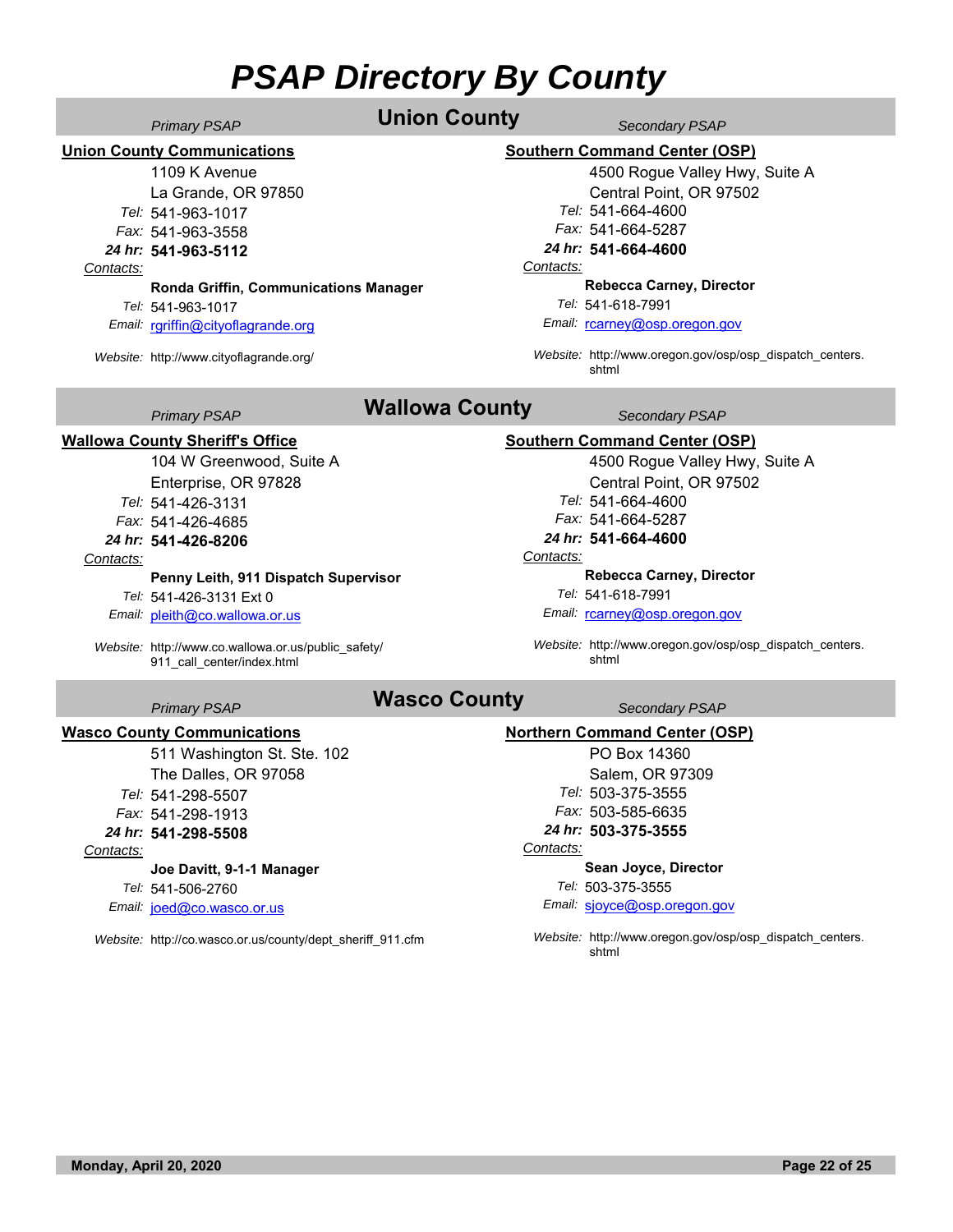## **Washington County** *Secondary PSAP Primary PSAP*

### **Washington County Consolidated Communications**

### **Agency**

17911 NW Evergreen Place Beaverton, OR 97006 *Tel:* 503-690-4911

*Fax:* 503-531-0186

#### *24 hr:* **503-629-0111**

### *Contacts:*

**Kelly Dutra, Director**

*Tel:* 503-690-4911 Ext. 205

*Email:* kdutra@wccca.com

### **Jennifer Reese, Assistant Director**

*Tel:* 503-690-4911 Ext. 255

*Email:* jreese@wccca.com

### **Gina Hensley, Operations Manager**

*Tel:* 503-690-4911 Ext. 217

*Email:* ghensley@wccca.com

### **Ron Polluconi, Technical Services Manager**

*Email:* rpolluconi@wccca.com *Tel:* 503-690-4911 Ext. 266

*Website:* http://www.wccca.com

## **Northern Command Center (OSP)**

PO Box 14360 Salem, OR 97309 *Tel:* 503-375-3555 *Fax:* 503-585-6635

*24 hr:* **503-375-3555** *Contacts:*

### **Sean Joyce, Director**

*Tel:* 503-375-3555

*Email:* sjoyce@osp.oregon.gov

Website: http://www.oregon.gov/osp/osp\_dispatch\_centers. shtml

## **Primary PSAP Wheeler County** *Primary PSAP* Secondary PSAP

### **Frontier Regional 911 Center**

P O Box 297 Condon, OR 97823 *Tel:* 541-384-2080 *Fax:* 541-384-2081 *24 hr:* **541-384-2080** *Contacts: Email:* renee@frontier911.org *Tel:* 541-980-2292 **Renee Heidy, Director** *Tel:* 541-945-9475 **Nicole Lathrop, Supervisor**

*Email:* nicole@frontier911.org

*Website:* #Type!

## **Northern Command Center (OSP)**

PO Box 14360 Salem, OR 97309 *Tel:* 503-375-3555 *Fax:* 503-585-6635 *24 hr:* **503-375-3555**

### *Contacts:*

**Sean Joyce, Director**

*Tel:* 503-375-3555

*Email:* sjoyce@osp.oregon.gov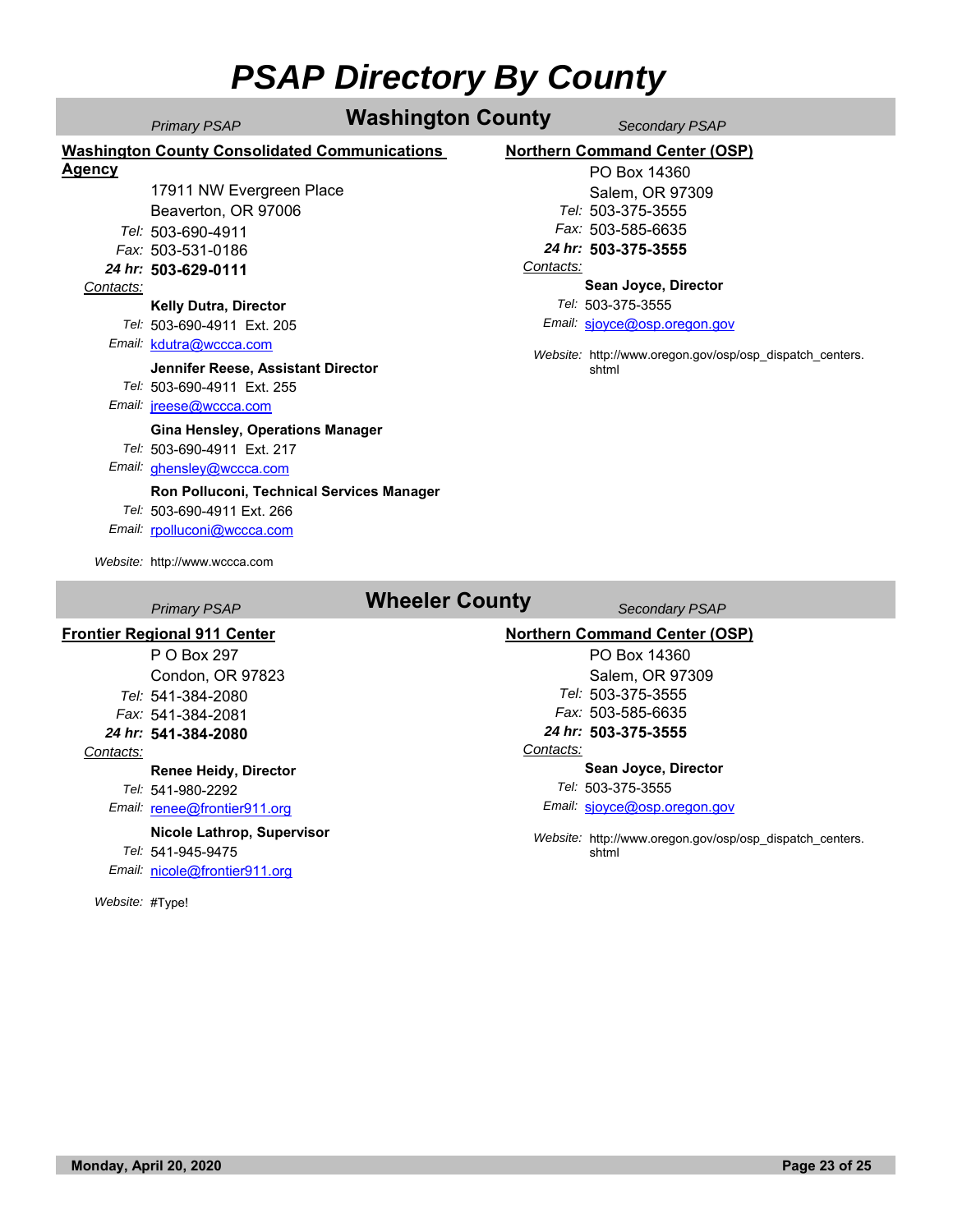**Primary PSAP Yamhill County** *Secondary PSAP* 

**Newberg / Dundee Communications**

### PO Box 970

Newberg, OR 97132

*Tel:* 503-538-8321

*Fax:* 503-538-5393

*24 hr:* **503-538-8321**

### *Contacts:*

### **Mary Newell, Support Services Manager**

*Tel:* 503-537-1221

### *Email:* mary.newell@newbergoregon.gov

### **Lauri Steinbeck, Dispatch Supervisor**

*Tel:* 503-554-7720

*Email:* lauri.steinbeck@newbergoregon.gov

*Website:* http://www.newbergoregon.gov/911/about-newbergdundee-9-1-1-center

### **Yamhill Communications**

121 SW Adams St McMinnville, OR 97128 *Tel:* 503-434-6500

*Fax:* 503-472-5314

### *24 hr:* **503-434-6500**

### *Contacts:*

**Patti Sauers, Executive Director**

*Tel:* 503-435-5680

### *Email:* patti.sauers@ycom911.org

**Rita Baker, Operations Manager**

*Tel:* 503-435-5684

*Email:* rita.baker@ycom911.org

### **Ross Warner, Data Services Manager**

*Tel:* 503-435-5682

*Email:* Ross.Warner@ycom911.org

*Website:* http://www.ycom911.org

### **Northern Command Center (OSP)**

PO Box 14360 Salem, OR 97309 *Tel:* 503-375-3555 *Fax:* 503-585-6635 *24 hr:* **503-375-3555**

### *Contacts:*

**Sean Joyce, Director**

*Tel:* 503-375-3555

*Email:* sjoyce@osp.oregon.gov